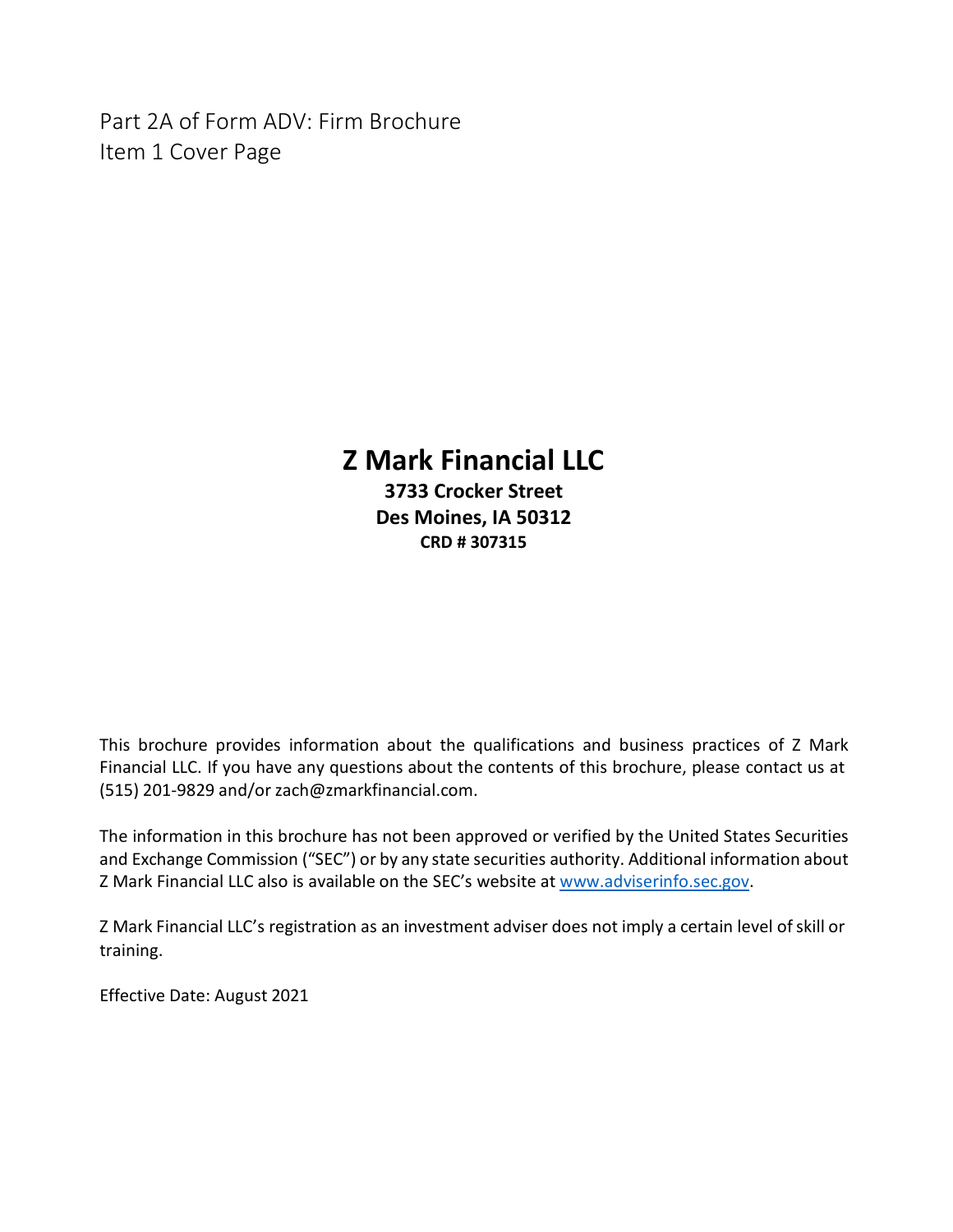# <span id="page-1-0"></span>Item 2 Material Changes

### **Summary of Material Changes**

This section will be updated as required in the event any material changes are made to the Z Mark Financial LLC Firm Brochure (the "Brochure").

The following material changes have been made to this informational Brochure since Z Mark Financial LLC's ADV filings in March 2021 and June 2021:

- **Item 4 (Firm Description, pg. 4)** has been updated to reflect that Z Mark Financial LLC may operate under a d/b/a Constructiv Financial Strategies.
- **Item 4 (Advisory Business, pg. 5)** has been updated to reflect that Z Mark Financial will be providing advisory services on a non-discretionary basis. The firm will not accept clients on a discretionary basis. This section has also been updated to note that Z Mark will also make ongoing recommendations only involving third-party managers via Orion Portfolio Solutions' (OPS) 'Strategist Program' and that these recommendations create a conflict of interest. This section has also been updated to reflect that Z Mark operates under a co-advisory relationship with OPS as opposed to a solicitation agreement pursuant to SEC rule 206(4)-3.
- **Item 4 (Advisory Business, pg. 8)** has been updated to reflect that Z Mark Financial will conduct educational seminars at no costs. This section has also been updated to reflect that Z Mark refers clients to the OPS Strategist (wrap fee) Program.
- **Item 5 (Fees & Compensation, pg. 9)** has been updated to reflect Z Mark has a co-advisory relationship with OPS and that a conflict of interest that exists between Z Mark and OPS.
- **Item 10 (Other Financial Industry Activities and Affiliations)** has been updated to reflect that Z Mark has a co-advisory relationship with OPS, an SEC registered investment advisor.
- **Item 12 (Brokerage Practices, pg. 16)** has been updated to reflect that Z Mark Financial LLC will refer clients to Orion Portfolio Solutions LLC (OPS) for investment management services.
- **Item 16 (Investment Discretion, pg. 20**) has also been updated to reflect that Z Mark Financial will be providing advisory services on a non-discretionary basis.

### **Delivery Requirements**

We will provide a summary of any material changes to this Brochure to our clients at least annually, within 120 days of our fiscal year end. Furthermore, we will provide our clients with other interim disclosures about material changes as necessary.

A complete copy of our current Form ADV Part 2A and/or 2B may be requested free of charge by contacting us by telephone at (515) 201-9829 and/or [zach@zmarkfinancial.com.](mailto:zach@zmarkfinancial.com)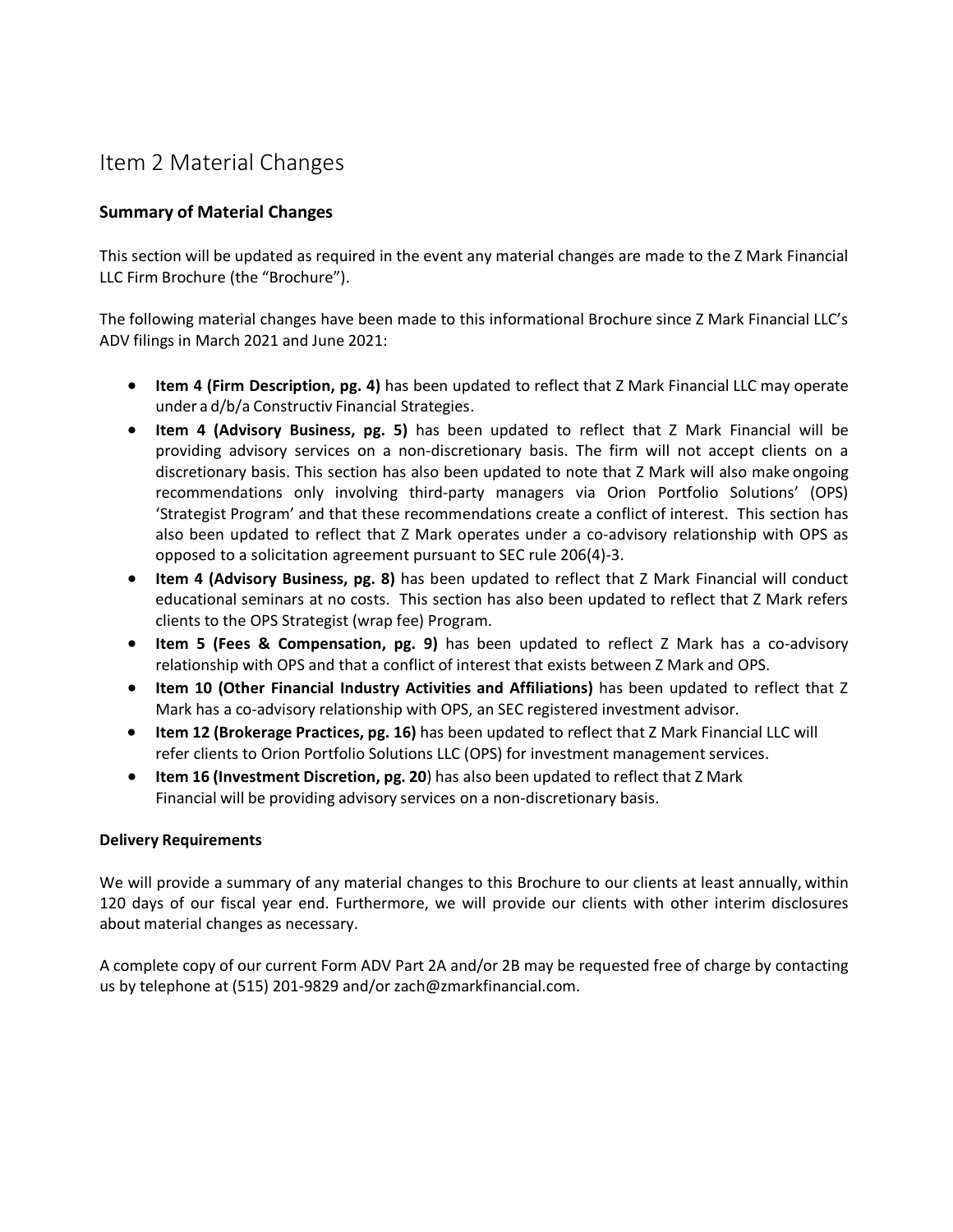# Item 3 Table of Contents

| ITEM 8 METHODS OF ANALYSIS, INVESTMENT STRATEGIES AND RISK OF LOSS  13                |  |
|---------------------------------------------------------------------------------------|--|
|                                                                                       |  |
|                                                                                       |  |
| ITEM 11 CODE OF ETHICS, PARTICIPATION OR INTEREST IN CLIENT TRANSACTIONS AND PERSONAL |  |
|                                                                                       |  |
|                                                                                       |  |
|                                                                                       |  |
|                                                                                       |  |
|                                                                                       |  |
|                                                                                       |  |
|                                                                                       |  |
|                                                                                       |  |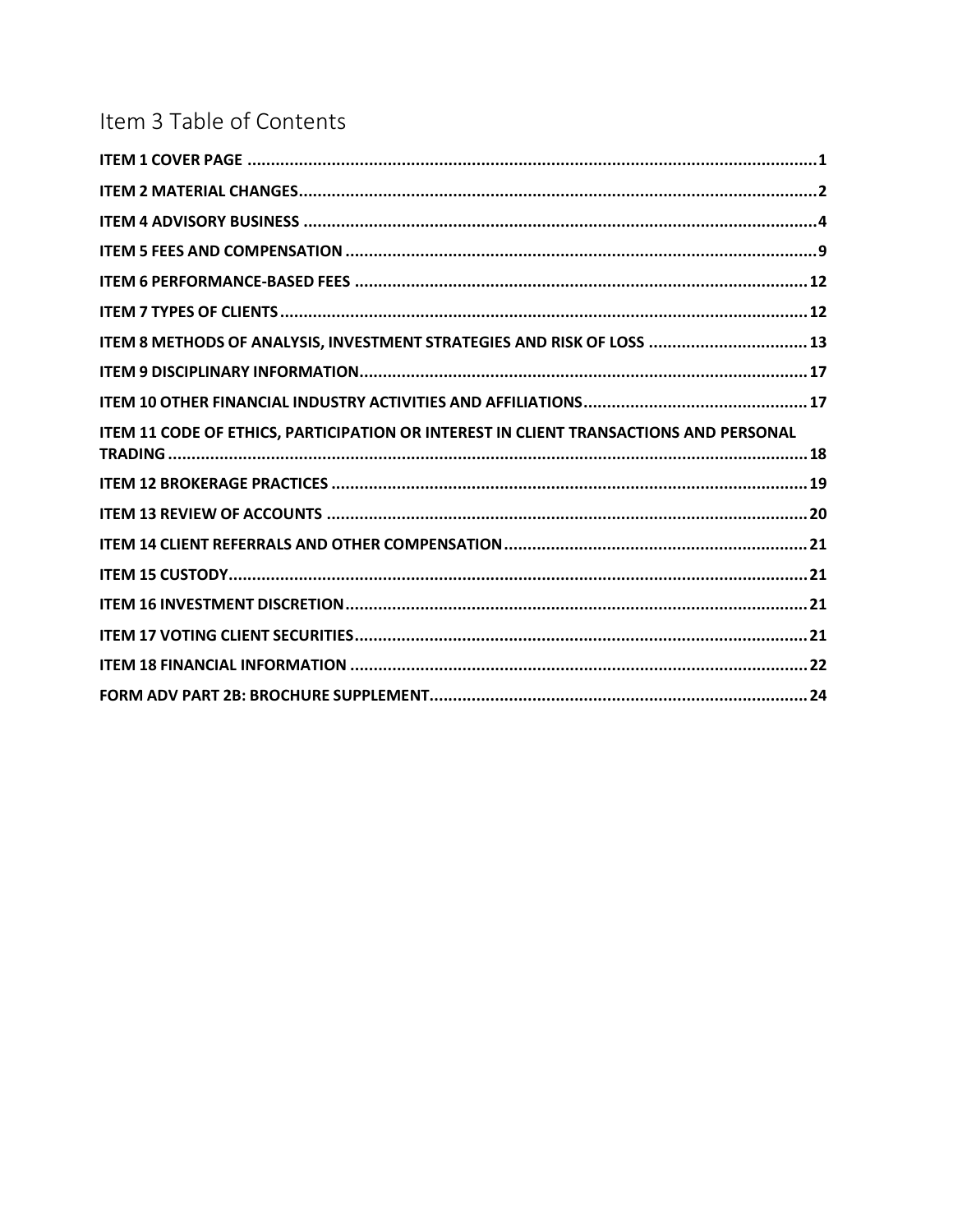## <span id="page-3-0"></span>Item 4 Advisory Business

### **FIRM DESCRIPTION**

Z Mark Financial LLC (hereinafter referred to as "Z Mark," "we," "us," or "our firm") is an Iowa limited liability company ("LLC") with its principal office located in Des Moines, Iowa. The sole owner and Managing Member of the firm is Zachary Mahoney, who also serves as Chief Compliance Officer. Z Mark Financial LLC may also operate under a d/b/a Constructiv Financial Strategies.

As a registered investment adviser, we are a fiduciary to you, our client, meaning we have a fundamental obligation to act and provide investment advice that is in your best interest. Should any material conflicts of interest exist that might affect the impartiality of our investment advice, they will be disclosed to you in this Brochure. We urge you to review this Brochure carefully and consider our qualifications, business practices and the nature of our advisory services before becoming our client.

As of July 30, 2021, Z Mark has \$1,227,373.13. in assets under advisement. Clients may request more current information at any time by contacting our firm.

### **ADVISORY PROGRAMS**

Z Mark provides investment advisory services to our clients. In connection with our investment advisory services, Z Mark provides advice with respect to a broad range of asset classes, including equities (common stocks and equivalents), mutual funds, exchange traded funds, fixed income instruments, and alternative investment strategies. Our advice is generally limited to these types of investments, but we reserve the right to advise or not advise our clients on certain investments should we deem it appropriate based on their particular circumstances.

Z Mark's advisory services are tailored to the needs of our clients based on their individual investment objectives, risk tolerance, cash or income needs, and any investment restrictions. Although Z Mark seeks to accommodate any reasonable investment restrictions or guidelines set by our clients, we may decline to accommodate certain investment restrictions that are incompatible with our firms' investment philosophy or that may have an adverse effect on our ability to manageyour account.

Our advisory services are offered through certain individuals who have registered with Z Mark as its investment adviser representatives ("advisors"). Clients should refer to such advisor's Form ADV Part 2B (the "Brochure Supplement") for more information about their qualifications.

Z Mark enters into formal written agreements with our clients setting forth the terms and conditions under which we will provide our advisory services (the "Investment Advisory Agreement"), financial planning services (the "Financial Planning Agreement") or pension consulting services ("the Pension Consulting Agreement). The Investment Advisory Agreement, Financial Planning Agreement, and Pension Consulting Agreement set forth the scope of the services to be provided and the compensation we receive from the client for such services. The Investment Advisory Agreement,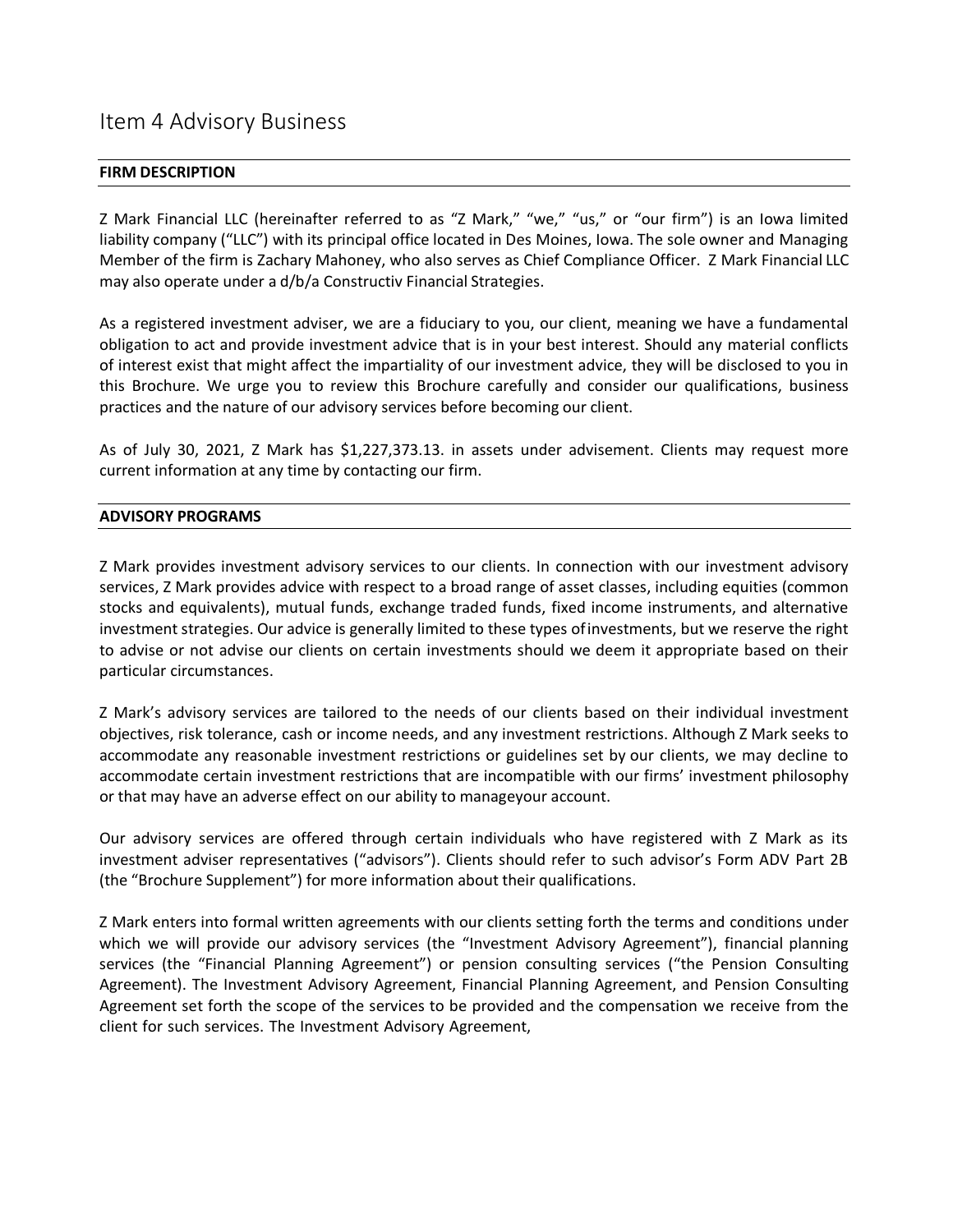Financial Planning Agreement, and Pension Consulting Agreement may be terminated by either party in writing at any time by giving thirty (30) days signed written notice to the other party.

Our advisors offer the advisory services described below to our clients:

**Investment Advisory.** Z Mark provides investment advisory services by referring clients to Orion Portfolio Solution LLC (OPS), an SEC registered investment advisor that provides a fee-based platform of institutional portfolio strategists or third-party managers.

OPS and Z Mark Financial are not related or affiliated companies. However, we have entered into a coadvisory relationship with Orion Portfolio Solutions which provides our firm access to their fee-based platform of institutional portfolio strategists. See below and Item 5 for more details.

OPS makes available Strategist Models of various risk profiles through their platform. Multiple Strategist Models may be selected within a single custodial account, where each Strategist Model allocation is assigned to a unique subaccount or "sleeve". This structure is known as a unified managed account ("UMA"). Client accounts will be invested in accordance with the Strategist Model selected by the client and Z Mark. Once clients and Z Mark have selected a Strategist Model (or models), OPS will provide trading, reporting and administrative services. When a Strategist suggests a transaction in any Strategist Model, OPS will have the authority to conduct trading activity to reflect the transaction in client accounts, as outlined in the OPS Terms of Services and Use Agreement. Clients are directed to read that document carefully, as it contains important information on how their account will be managed. When opening an account with OPS, Z Mark investment advisory clients will be required to consent to that agreement.

Z Mark will assist you with identifying your risk tolerance and investment objectives. We recommend OPS strategies and programs in relation to your stated investment objectives and risk tolerance. As indicated above, you must enter into an agreement directly with OPS who provides your designated account(s) with asset management services.

Z Mark is available to answer any questions you may have regarding your account and to act as communication conduit between you and OPS. OPS will take discretionary authority to determine the securities to be purchased and sold for your account. We do not have trading authority with respect to your designated account managed by OPS.

Although we review the performance of other third-party investment adviser firms, we have entered into co-advisory relationship only with OPS. Therefore, Z Mark Financial LLC has a conflict of interest in that we will only recommend third-party investment advisors available to our firm on the OPS platform.

Clients are advised that there may be other third-party managed programs not recommended by our firm that are suitable for the client and that may be more, or less, costly than arrangements recommended by our firm. No guarantees can be made that a client's financial goals or objectiveswill be achieved by a thirdparty investment advisor recommended by our firm. Further, no guarantees of performance can ever be offered by our firm.

As stated previously, Z Mark will evaluate the client's financial condition and risk tolerance in order to tailor its recommended securities allocations to meet the Client's investment objectives and individual needs. Given that the market will affect the value of client accounts, Z Mark will monitor accounts regularly so that it may make any necessary rebalancing and/or allocation recommendations. Z Mark's advisory relationship with the client will be formalized through the Investment Advisory Agreement prior to the beginning of the relationship. We do not manage accounts on a discretionary basis.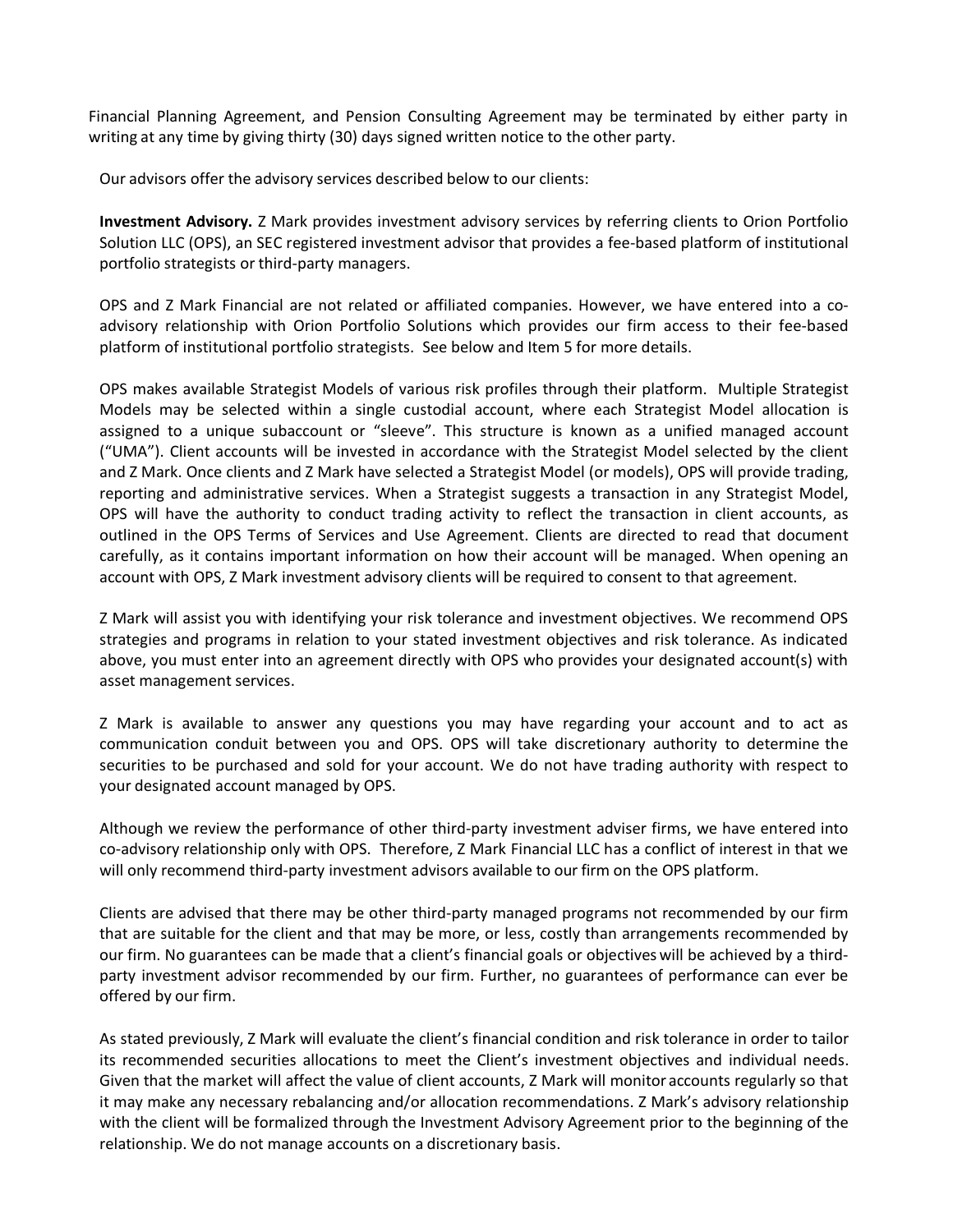**Financial Planning and Consulting.** Z Mark provides financial planning and consulting services where an advisor will work with clients to review their current financial position, stated goals and objectives and make recommendations on how clients can manage their financial resources based on an analysis of their individual needs. Recommendations may be in the form of a written financial plan or a verbal consultation based on the type of engagement. The client is under no obligation to act upon their advisor's recommendations. If the client elects to act on any of our recommendations, the client is under no obligation to affect their transactions through our firm. Clients may engage Z Mark for a one-time financial plan or for ongoing financial planning.

**Comprehensive Financial Plan.** Z Mark will review all aspects of the client's finances in order to prepare a comprehensive plan based on actionable recommendations designed to help the client meet his or her financial objectives. Areas of analysis may include securities recommendations, overall asset allocation, insurance needs and risk management, mortgage planning, consumer debt, retirement planning, trust & estate planning, savings & budgeting, education, and tax planning. Z Mark will compile and analyze client financial information for use in the construction of a plan tailored to the Client's specific financial situation. Clients may execute the plan on their own or Z Mark can assist in the implementation. If Investment Advisory Services are recommended during the Financial Planning Process, Clients may engage Z Mark for those Investment Advisory Services as outlined under 'Investment Advisory' in this brochure. If a client chooses to execute the Plan on their own, the client may engage Z Mark for an Annual Financial Plan Review.

**Separate Financial Planning Consulting.** If a client chooses not to engage Z Mark Financial for Investment Advisory Services or Financial Planning Services, Z Mark is available on a limited basis. The Z Mark advisory team could be accessible for Separate Financial Planning Consultation to discuss a specific financial topic or evaluate a specific investment on an hourly basis.

**Regular Progress Meetings.** Because financial conditions and/or objectives change over time, Z Mark will engage the firm's Investment Advisory Services and Financial Planning Services clients to review their plans regularly, no less than annually. These reviews confirm the client's financial information is accurate, evaluates the effectives of the financial plan, and make any revisions as needed. During these meetings clients may communicate new objectives and/or financial topics which may also be addressed and applied to their plan. Clients may also experience significant life- changing events that may warrant a Progress Meeting earlier than the normally scheduled timeframe.

**Individual Retirement Accounts (IRA) Rollovers.** When recommending that a client rollover his or her account from current retirement plan to an IRA, Z Mark Financial LLC and its investment adviser representatives have a conflict of interest. Z Mark Financial LLC and its representatives can earn investment advisory fees by recommending that a client rollover his or her account at the retirement plan to an IRA; however, we will not earn any investment advisory fee if client does notrollover the funds in the retirement plan (unless a client retained Z Mark Financial LLC to provide advice about the client's retirement plan account).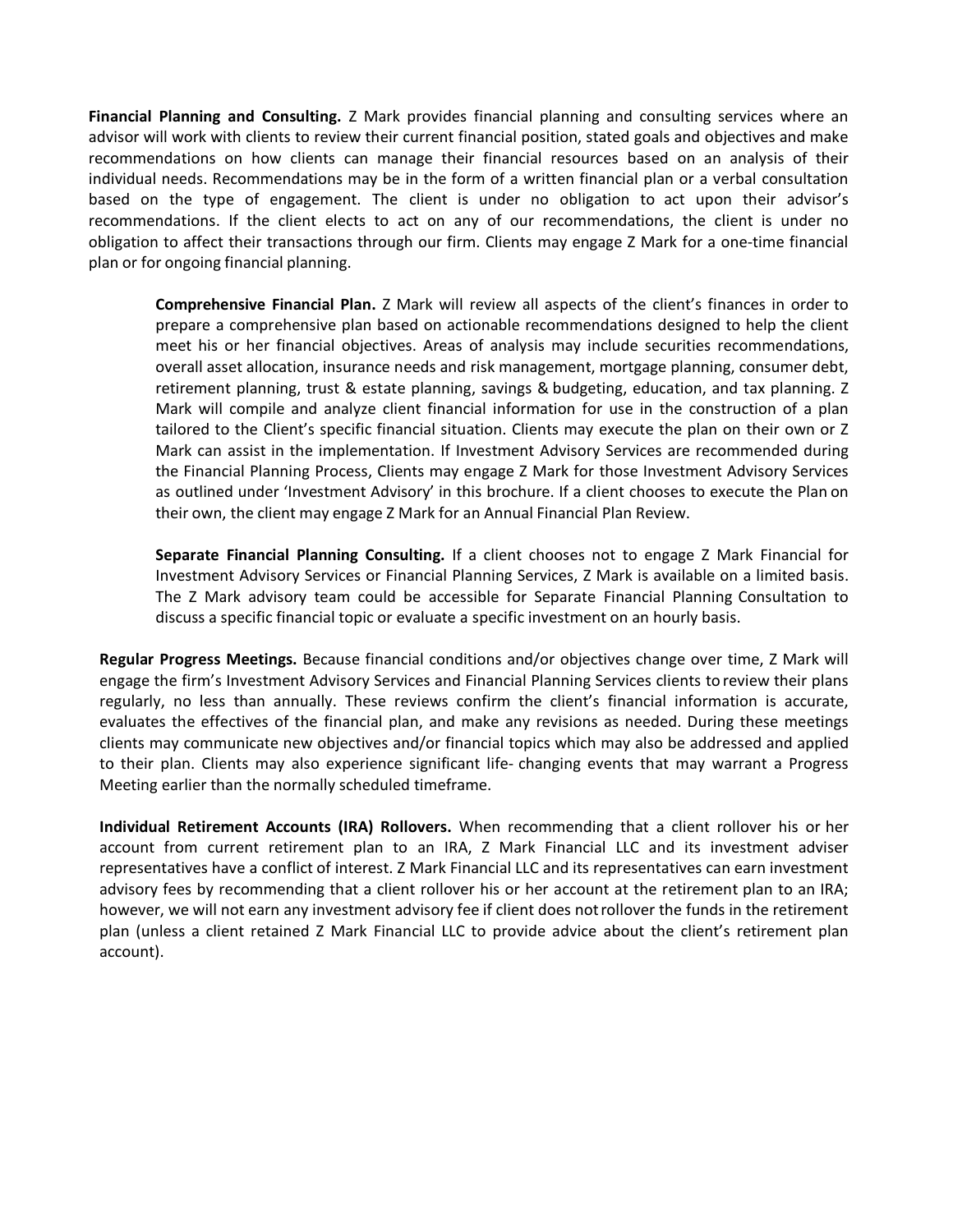Thus, we have an economic incentive to recommend a rollover of the retirement plan account, which is a conflict of interest. We have taken steps to manage this conflict of interest arising from rolling over funds from an ERISA covered retirement plan to an IRA and have adopted an impartial conduct standard through our code of ethics whereby we will (i) provide investment advice to ERISA covered retirement plan participant regarding a rollover of funds from the ERISA covered retirement plan in accordance with the fiduciary status described below, (ii) not recommend investments which result in Z Mark Financial LLC receiving unreasonable compensation related to the rollover of fundsfrom the ERISA covered retirement plan to an IRA, and (iii) fully disclose compensation received by Z Mark Financial LLC and its supervised persons and any conflicts of interest related to Z Mark Financial LLC recommending the rollover of funds from the ERISA covered retirement plan to an IRA and refrain from making any materially misleading statements regarding such rollover.

To the extent Z Mark Financial LLC provides investment advice to a participant in a retirement plan under Employee Retirement Income Security Act of 1974 as amended ("ERISA") regarding whether to maintain investments and/or proceeds in an ERISA retirement plan, rollover such investment/proceeds from the ERISA retirement plan to an individual retirement account ("Rollover IRA account") or make a distribution from the ERISA retirement plan, Z Mark Financial LLC hereby acknowledges its fiduciary obligations with regard to its investment advice about whether to maintain, rollover or distribute proceeds from those ERISA retirement plans, and as such a fiduciary with respect to its investment advice about whether to maintain, rollover or distribute proceeds from those ERISA retirement plans, Z Mark Financial LLC and its representatives shall act with the care, skill, prudence and diligence under the circumstances then prevailing that a prudent person acting in a like capacity and familiar with such matters would use in the conduct of an enterprise of a like character and with like aims, based on the investment objectives, risk, tolerance, financial circumstances, and a client's needs, without regard to the financial or other interests of Z Mark Financial LLC.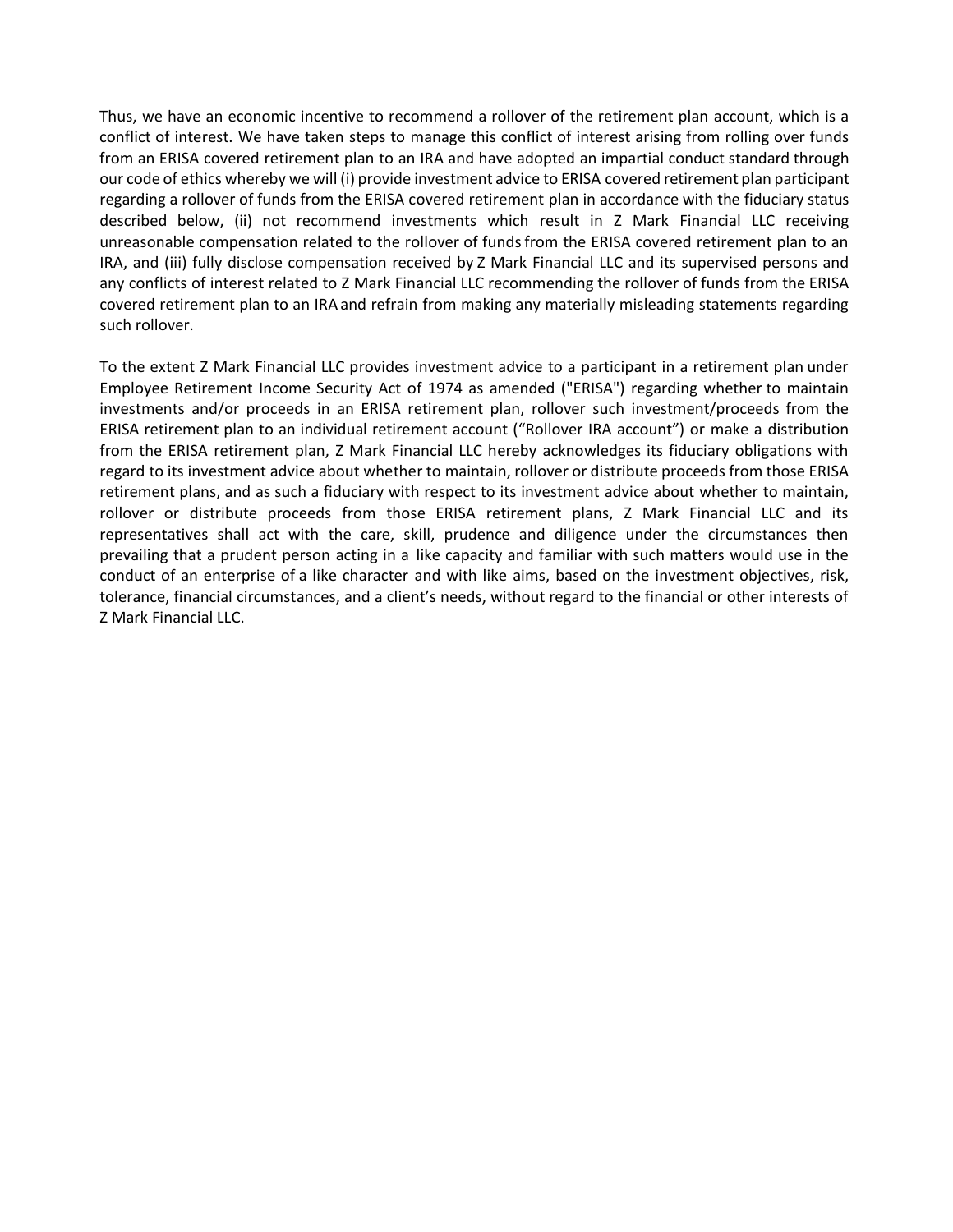**Pension Consulting.** Z Mark Financial provides advisory and consulting services to Retirement Plans including, 401K Plans, 403B Plans, pensions and profit-sharing plans, non-qualified plans, foundations, endowments, corporations or other businesses not listed above, collectively ("Client," "Plan Client," or "Plan Sponsor"). We do not manage or exercise investment discretion or trading authority over plan assets as part of this service. All pension consulting services shall be in compliance with the applicable state law(s) regulating pension consulting services. This applies to client accounts that are pension or other employee benefit plans ("Plan") governed by the Employee Retirement Income Security Act of 1974, as amended ("ERISA").

Z Mark Financial provides the following services to Retirement Plan clients:

**Investment Selection:** Z Mark may review the plan's investments and investment manager(s) to help ensure consistency with the requirements of the plan's IPS as adopted by the client (when applicable). If Z Mark has been engaged as an investment advisor to the plan, Z Mark will assist the client in implementing the plan's investment program solely upon the client's direction.

**Fiduciary Education Services:** Z Mark may provide in person training in group sessions for clients, including their plan committee members, relating to the investment duties of fiduciaries.

**Participant Education Services:** Z Mark may provide investment education and information to participants as agreed from time to time, including in person group sessions, one-on-one personal meetings, written communication, electronic and telephone support.

**Service Provider Search and Evaluation Support:** Z Mark will assist the client with the preparation of requests for proposals, evaluation of proposals and bids, and interviews of investment providers (e.g. insurance or brokerage firms or mutual fund companies) offering plan recordkeeping and investment services and other plan service providers, as requested by the client. Periodic benchmarking of the Plan's total fees including investment, advisory and administrative expensesto assure Plan Sponsor and Participantcosts are reasonable.

**Educational Seminars.** Z Mark conducts educational workshops on various investment topics. Z Mark does not charge an admission fee for these events. The information provided in these workshops is not designed to meet the individual objectives or needs of each attendee. There is no obligation for the attendee to schedule a consultation, purchase services or become a client.

**Wrap Fee Programs.** Z Mark does not provide portfolio management services for wrap fee programs. Z Mark refers clients, in a co-advisory relationship with Orion Portfolio Solutions LLC (OPS), to the OPS Strategist Program which OPS offers as a "wrap fee program". The OPS Strategist Program offers a range of discretionary money management solutions from a variety of outside investment managers with options to allocate investments to stocks, exchange traded funds, model portfolios, or separately managed accounts. Z Mark will work with clients to determine the appropriate investment managers and portfolios. Clients in the wrap fee program pay OPS a Trading and Custody fee, but do not pay separate brokerage commissions or transaction charges for execution of transactions. A copy of the OPS Appendix 1 of their Form ADV part 2 A will be provided to clients before, or at the time, the client enters into an advisory contract.

**Important Note:** Itisthe client's responsibility to ensure that Z Mark is promptly notified if there are ever any significant changes to their financial situation, goals, objectives or needs so we can review our previous recommendations and make any necessary adjustments.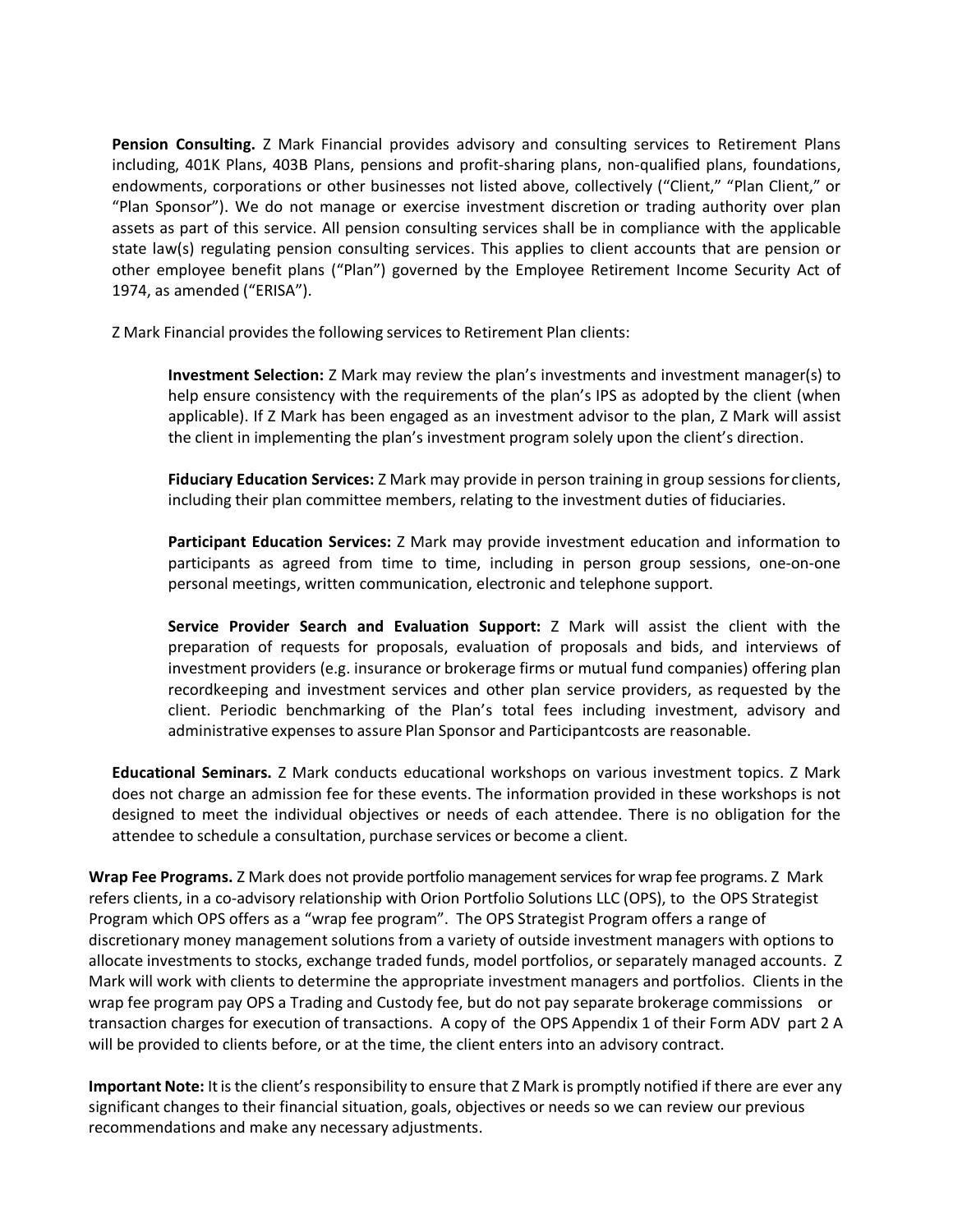## <span id="page-8-0"></span>Item 5 Fees and Compensation

### **ADVISORY FEES**

**Investment Advisory Fees.** As described in Item 4, Z Mark Financial LLC has established a co-advisory relationship with Orion Portfolio Solutions in order to refer our clients in need of asset management to OPS. When we do so, we charge an advisory fee that is separate from the OPS platform fees as well as any other applicable portfolio manager fees and/or any underlying investment expenses. OPS bills our advisory clients and collects our advisory fee from client accounts then pays our firm monthly in arrears. We have a conflict of interest in that we will only recommend third-party money managers that are available to us via the OPS platform.

In consideration for providing investment advisory services and pursuant to the Investment Advisory Agreement with the client, Z Mark Financial charges an annual fee, based on the market value of assets under advisory, billed monthly in arrears. Investment advisory fees range from amaximum of 1.5% to a minimum 0.5% of the client's assets under advisory based on the following schedule:

| <b>Total Assets</b>                                | <b>Z Mark Fee</b> | <b>Orion's Fee</b> | <b>Total Fee</b> |
|----------------------------------------------------|-------------------|--------------------|------------------|
| $$0 - $50,000$                                     | 1.50%             | 0.45%              | 1.95%            |
| \$50,001 - \$100,000                               | 1.50%             | 0.30%              | 1.80%            |
| \$100,001 - \$500,000                              | 1.50%             | 0.20%              | 1.70%            |
| \$500,001 - \$1,000,000                            | 1.25%             | 0.15%              | 1.40%            |
| \$1,000,001 - \$2,500,000                          | 1.00%             | 0.10%              | 1.10%            |
| \$2,500,000 - \$5,000,000<br>$$5,000,001 - and Up$ | 0.75%<br>0.50%    | 0.10%<br>0.08%     | 0.85%<br>0.58%   |

The specific manner in which fees are charged and the compensation we receive may differ between clients depending upon the individual Investment Advisory Agreement with each client. Z Mark reserves the right to negotiate our compensation with clients depending on the scope of our advisory relationship, and we may charge higher or lower fees than are available from otherfirms for comparable services. Z Mark has the general discretion to waive all or a portion of ourfees, but typically only exercises this discretion for our employees. Fees are negotiated with each client based on a variety of factors, such as the amount of assets being managed, future deposits to the accounts under our advisory, the level and type of services provided and/or the nature ofthe relationship with the client.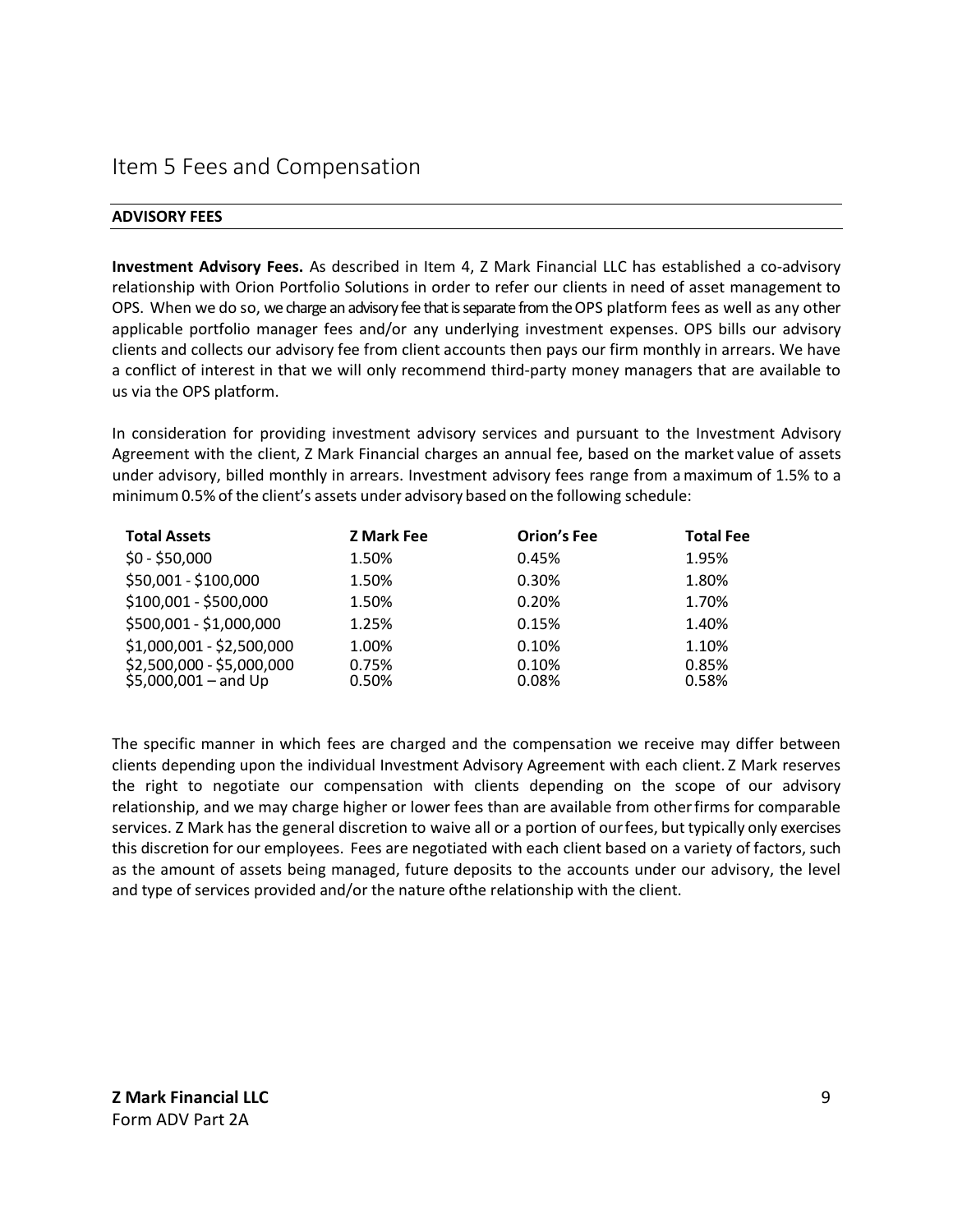Investment Advisory Fees are calculated on an annualized basis but will be billed and payable monthly in arrears. Clients must authorize the deduction of our fees from their managed accounts with Orion Portfolio Solutions. All fees will be supported by an invoice to the client itemizing the fee. Z Mark does not withdraw fees directly from clients' accounts.

Any advisory fees deducted from the client's account are reflected on the client's periodic activity statements as well as the client's account management window when they log in to their account. The periodic activity statement also specifies the calculation method. Moreover, our firm will instruct OPS to send each client an invoice each time a fee is charged. This invoice reflects the fee charged, the fee calculation methodology, and the period covered by the fee. Please refer to Item 15 of this Brochure for more information.

**Financial Planning and Consulting Fees.** Z Mark Financial LLC offers financial planning with a one- time planning service and an on-going planning service. Z Mark charges based on a percentage of gross annual income. Our financial planning and consulting fees are billed separately as unique services.

**One-Time Financial Planning Fees.** The one-time Financial Planning fee is up to 2% of gross annual income and/or .5% of net worth. Fees are negotiable with each client basedon a variety of factors, such as (but not limited to) loss of employment, divorce, amount of debt, the level and type of services provided, and/or the nature of the relationship with the client. Fees will be discussed with the client and agreed upon prior to engagement in the Financial Planning Agreement. Our Financial Planning Fee is due in advance via check,Venmo or AdvicePay. Financial planning services will be considered complete at the presentation of the final plan in a face-toface meeting with the client, at which point a physical copy of the plan will also be provided to the client. Z Mark reserves the right to waive all or a portion of this fee depending on the client's specific situation.

**On-going Financial Planning Fees.** The on-going Financial Planning fee is up to 3% of grossincome and/or up to .5% of net worth. Fees are negotiable with each client based on a variety of factors, such as (but not limited to) loss of employment, divorce, amount of debt, the level and type of services provided, and/or the nature of the relationship with the client. Fees will be discussed with the client and agreed upon prior to engagement in the Financial Planning Agreement. The on-going financial planning fee will be paid in arrears via third-party payment services Venmo or AdvicePay. Z Mark reserves the right to waive all or a portion of this fee depending on the client's specific situation.

**Separate Financial Planning Fees.** The fee for the separate financial planning service is an hourly rate of \$150. Z Mark reserves the right to negotiate the fee with clients dependingon the scope of the service provided.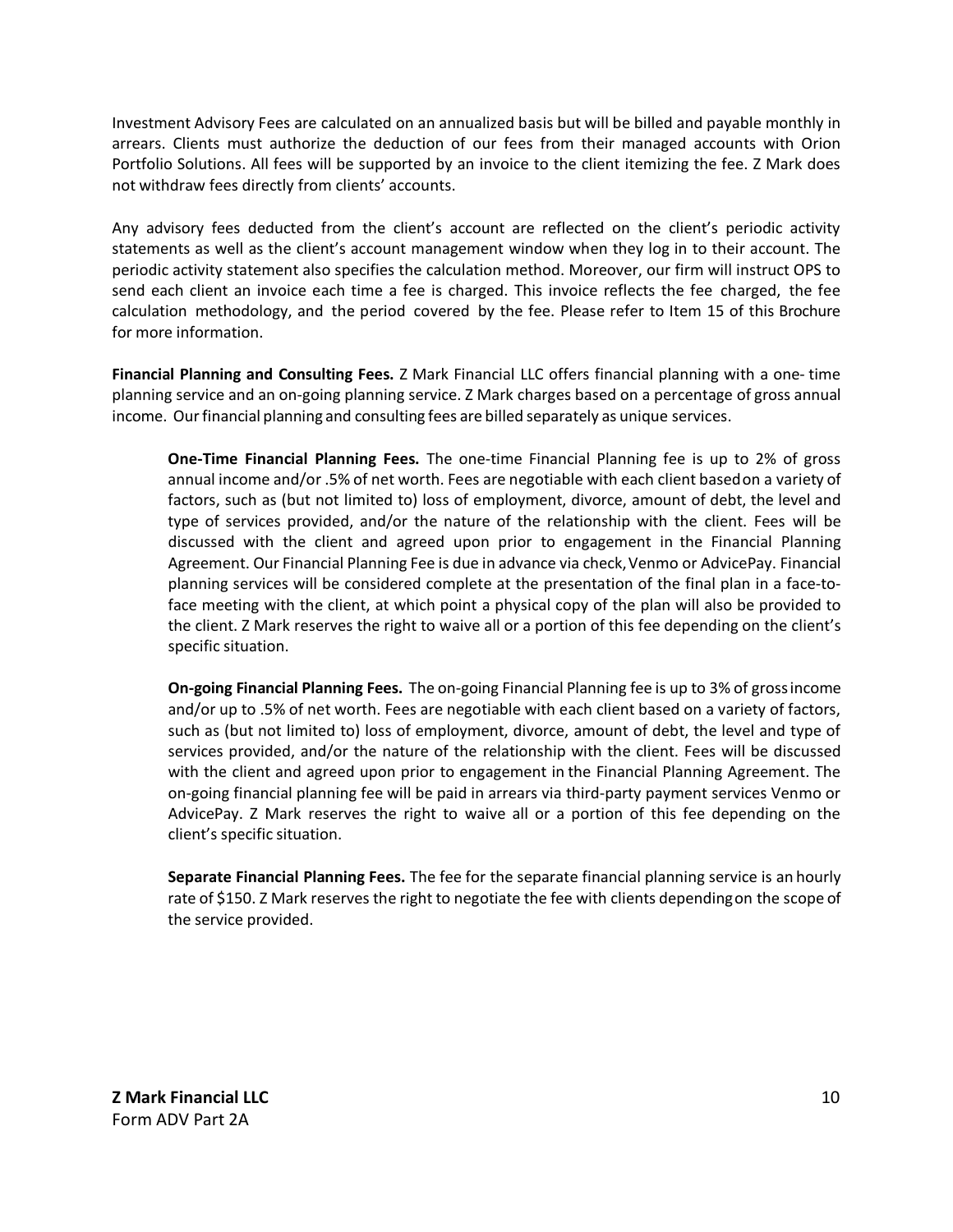**Pension Consulting Fees.** The fees and compensation for pension consulting services charged by Z Mark Financial are negotiated independently with each Plan Sponsor in order to consider the varying, unique characteristics and requirements of each plan. Primary determinants of the negotiated fee may include but are not limited to the: amount of plan assets, number of employees/participants, number of plan sponsor locations, and special plan sponsor considerations or requirements. The fee charged for Plan Services is, in general, stated as a percentage of plan assets which is, in general, an amount not to exceed 1.5% of plan assets annually. If requested by the client, Z Mark may charge a negotiable fixed fee on an annual basis for pension consulting services. The fixed fee generally ranges from \$2,000 to \$50,000, depending on the scope and level of service required. The fixed fee may be in lieu of or in addition to an asset-based fee. Because Z Mark may work with small balance plans, the fixed fee, when expressed as a percentage of plan assets, may exceed 1.5%. For example, a start-up plan with zero assets may be charged an annual fee of \$2,500.

Delivery of compensation or fees to Z Mark Financial is dependent upon on the invoicing or fee assessment frequency (monthly, quarterly) and policies ("arrears" or "in advance") of the Plan Provider/Platform utilized by the Plan Sponsor. The Plan Sponsor may elect to pay Z Mark Financial fees directly and not via plan assets. Similar to any other arrangement, this is negotiable and determined based on the specific needs and objectives of the Plan. The fees will be discussedand agreed upon in the Pension Consulting Agreement.

**Additional Fees and Expenses.** The fees that clients pay to our firm for investment advisory services are separate and distinct from the fees and expenses charged by mutual funds and/or exchange traded funds (described in each fund's prospectus) to their shareholders. The fees charged directly by mutual funds and exchange traded funds will typically include a management fee and other fund expenses. Additionally, the fees that clients pay our firm for pension consulting services are separate and distinct from the fees charged by the plan record-keepers, third-party administrators ("TPAs"), Investment Managers, Insurance Companies, or other potential plan service providers.

To fully understand the total costs associated with their investment portfolio, clients should review all the fees charged by mutual funds, exchange traded funds, our firm and others. A complete description of Orion Portfolio Solutions' fee schedules and account minimums will be disclosed in the OPS Form ADV Part 2A Firm Brochure which will be provided to clients at the time an agreement for services is executed and accounts are established.

**Termination.** The Investment Advisory Agreement, Financial Planning Agreement or Pension Consulting Agreement with our clients may be terminated by either party at any time upon thirty

(30) days written notice. Upon termination of our status as the client's investment adviser, Z Mark will not take any further action with respect to the client's account(s) unless specifically notified by the client in writing. Clients will be responsible for instructing their custodian and monitoring their account for the final disposition of assets.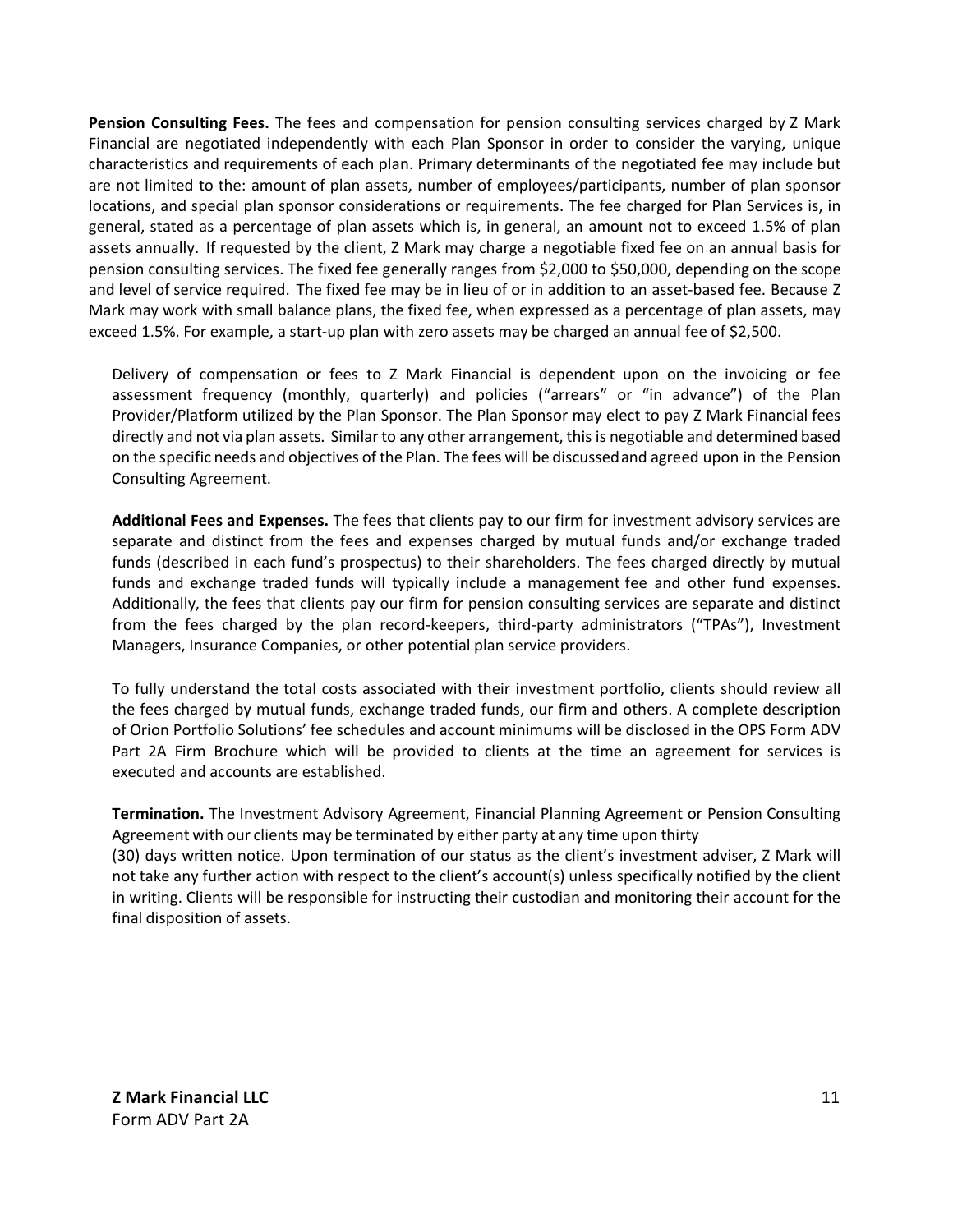**Refunds.** Upon receipt of a proper notice of termination from the client, as described in the Investment Advisory Agreement, any earned unpaid fees will be billed on a pro-rata basis based on the amount of work performed by us up to the point of termination.

The one-time financial planning fee is paid in advance and non-refundable after 5 days of signing the Financial Planning Agreement. If the one-time financial planning engagement is terminated by the client in writing within the first 5 days, a refund will be returned as soon as administratively possible, not to exceed 14 days.

**Brokerage Commissions.** Z Mark does not receive brokerage commissions from the sale of securities or other investment products. Our compensation for recommending securities and investment products is limited to the advisory fees described above.

**ERISA Accounts:** Z Mark is deemed to be a fiduciary to advisory clients that are employee benefit plans or individual retirement accounts (IRAs) pursuant to the Employee Retirement Income and Securities Act ("ERISA"), and regulations under the Internal Revenue Code of 1986 (the "Code"), respectively. As such, our firm is subject to specific duties and obligations under ERISA and the Internal Revenue Code that include among other things, restrictions concerning certain forms of compensation. To avoid engaging in prohibited transactions, Z Mark may only charge fees for investment advice about products for which our firm and/or our related persons do not receive any commissions or 12b-1 fees, or conversely, investment advice about products for which our firm and/or our related persons receive commissions or 12b-1 fees, however, only when such fees are used to offset Z Mark's advisory fees.

Any material conflicts of interest between clients and Z Mark or our employees are disclosed in this Brochure. If at any time, additional material conflicts of interest develop, Z Mark will provide our clients with written notification of those material conflicts of interest or an updated Brochure.

## <span id="page-11-0"></span>Item 6 Performance-Based Fees

### **PERFORMANCE BASED FEES**

Z Mark does not charge performance-based fees for its investment advisory services.

# <span id="page-11-1"></span>Item 7 Types of Clients

### **TYPES OF CLIENTS**

Z Mark offers investment advisory services to individuals, individuals with high net worth, trusts, estates, pension and profit-sharing plans (other than plan participants), retirement plans, charitable/non-profit organizations, and corporations and other business entities. Client relationships may vary in scope and length of service.

### **Z Mark Financial LLC**

Form ADV Part 2A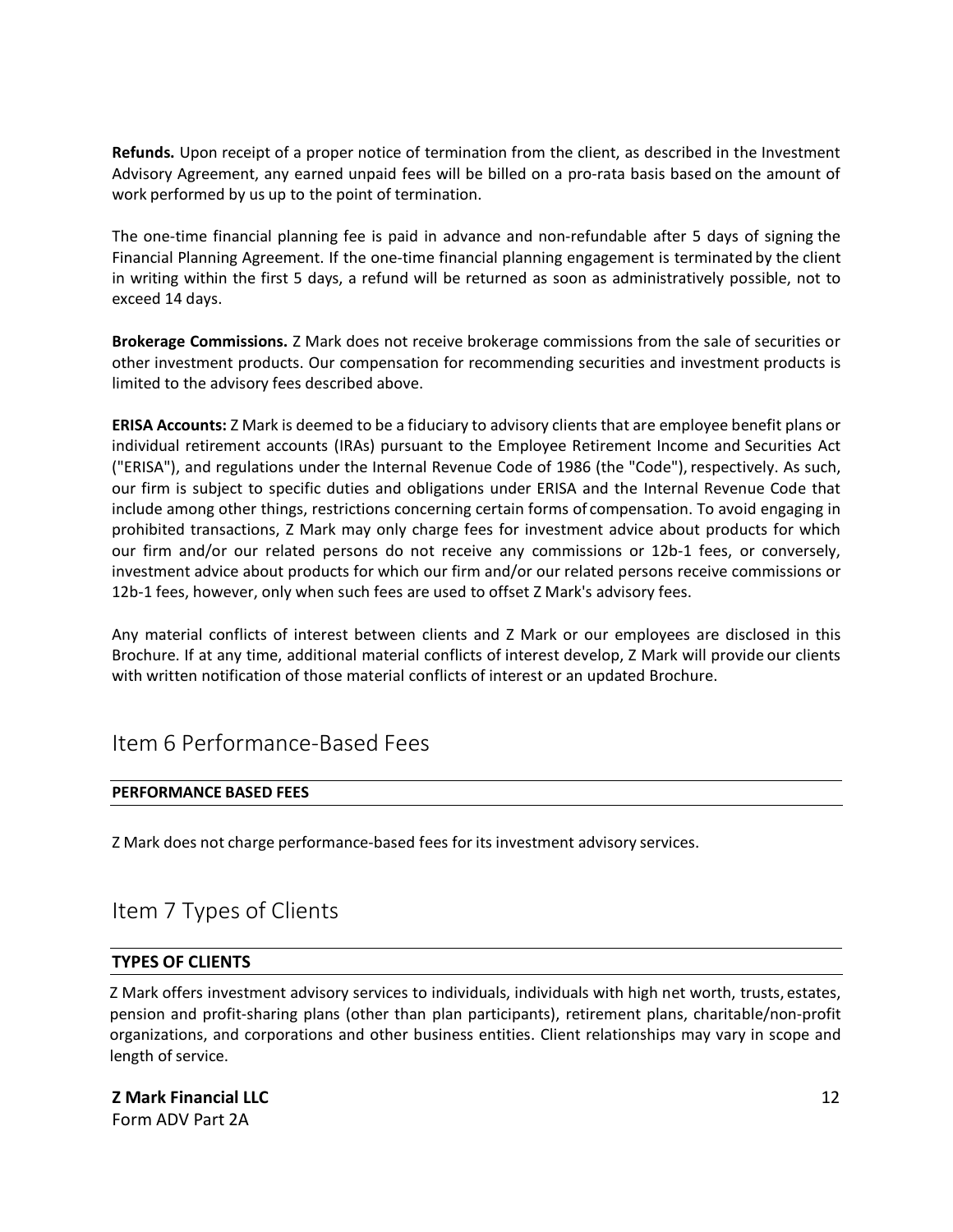Z Mark offers investment advisory services to individuals, individuals with high net worth, trusts, estates, pension and profit-sharing plans (other than plan participants), retirement plans, charitable/non-profit organizations, and corporations and other business entities. Client relationships may vary in scope and length of service.

### **ACCOUNT REQUIREMENTS**

Z Mark does not require a minimum account balance for our investment advisory services.

# <span id="page-12-0"></span>Item 8 Methods of Analysis, Investment Strategies and Risk of Loss

#### **METHODS OF ANALYSIS**

The securities analysis methods employed by Z Mark may include charting, fundamental analysis,technical analysis and economic analysis. Our main sources of information include financial publications, research materials prepared by others, corporate rating services, timing services, annual reports, prospectuses, filings with the SEC, and company press releases.

Our methods rely on the assumption that the companies whose securities we purchase and sell, the rating agencies that review these securities, and other publicly available sources of information about these securities, are providing accurate and unbiased data. While we are alert to indications that data may be incorrect, there is always a risk that our analysis may be compromised by inaccurate or misleading information.

#### **INVESTMENT STRATEGIES**

Z Mark Financial LLC will structure account portfolios to meet specific client objectives and on anon-going basis, will provide asset allocation and buy or sell recommendations. We will primarily refer clients to third-party investment advisors (or "outside managers"). Our analysis of outside managers involves the examination of the experience, expertise, investment philosophies, and past performance of the outside managers in an attempt to determine if managers have demonstrated an ability to invest in accordance with their stated strategies over a period of timeand through various economic conditions.

Z Mark Financial LLC and/or outside managers methods of investment analysis may include Fundamental Analysis, Technical Analysis, Cyclical Analysis, and Modern Portfolio Theory.

**Fundamental Analysis** involves analyzing individual companies and their industry groups. The analysis includes analyzing a company's financial statements, details regarding the company's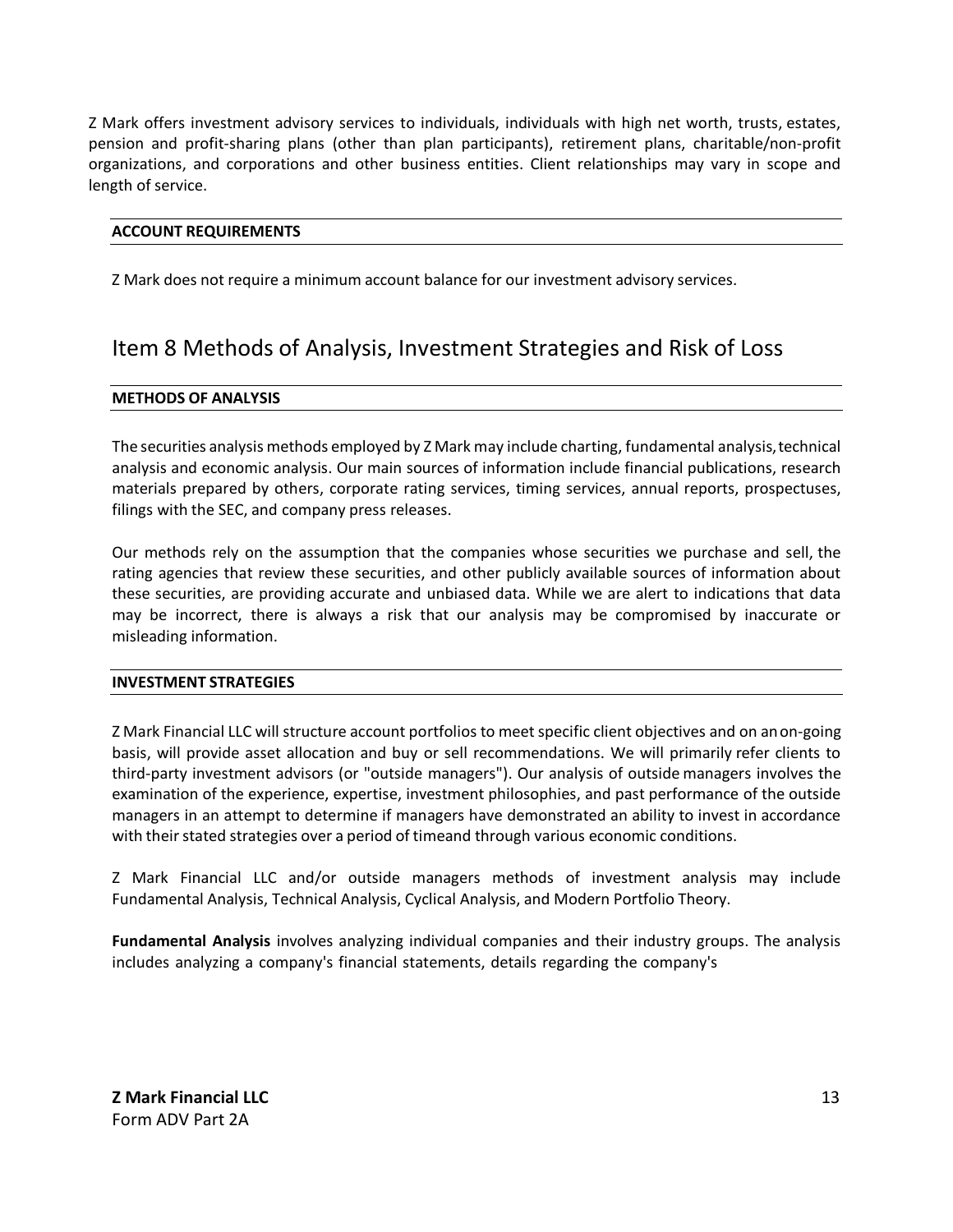product line, the experience and expertise of the company's management as well as the outlookfor the company's industry.

**Technical Analysis**involves using chart patterns, volume, momentum, and relative strength in aneffort to pick market sectors that may outperform market indices.

**Cyclical Analysis** is a type of technical analysis that involves evaluating recurring price patterns and trends based upon business cycles.

**Modern Portfolio Theory**, or mean-variance analysis, is a mathematical framework for assembling a portfolio of assets such that the expected return is maximized for a given level of risk.

All investing strategies involve a risk of loss that you, as a client, should be prepared to bear.

#### **RISK OF LOSS**

Any investment carries a certain degree of risk, including a possible loss of principal that clients should be prepared to bear. The value of securities used in all of our strategies may go up or down in response to factors not within our control, such as but not limited to the status of an individual company underlying a security, or the general economic climate. There is no guarantee that any of the investment strategies that our firm recommends will outperform the investmentstrategies used by other firms. Past performance is no guarantee of future results.

For each client we have we will review the client's investment goals, financial position, investment time horizon, risk tolerance and other factors to develop an investment strategy appropriate for the client's needs. Client participation in this process is essential. This includes full and accurate disclosure by the client of information requested by Z Mark Financial. Z Mark will rely on the financial and other information provided by the client or their designees without duty or obligation to validate the accuracy and completeness of the information provided. It is the responsibility of the client to inform the Z Mark of any changes in their financial condition, goals or other factors that may affect this analysis.

The investment risks described below may not be all-inclusive but should be considered carefully:

**Equities risk:** Equity securities can decline in value over short or extended periods as a result of changes in a company's financial condition and in overall market, economic and political conditions.

**Market Risk:** Security prices may decrease due in response to direct and indirect events and market conditions, usually caused by factors independent of the specific attributes of the investment security.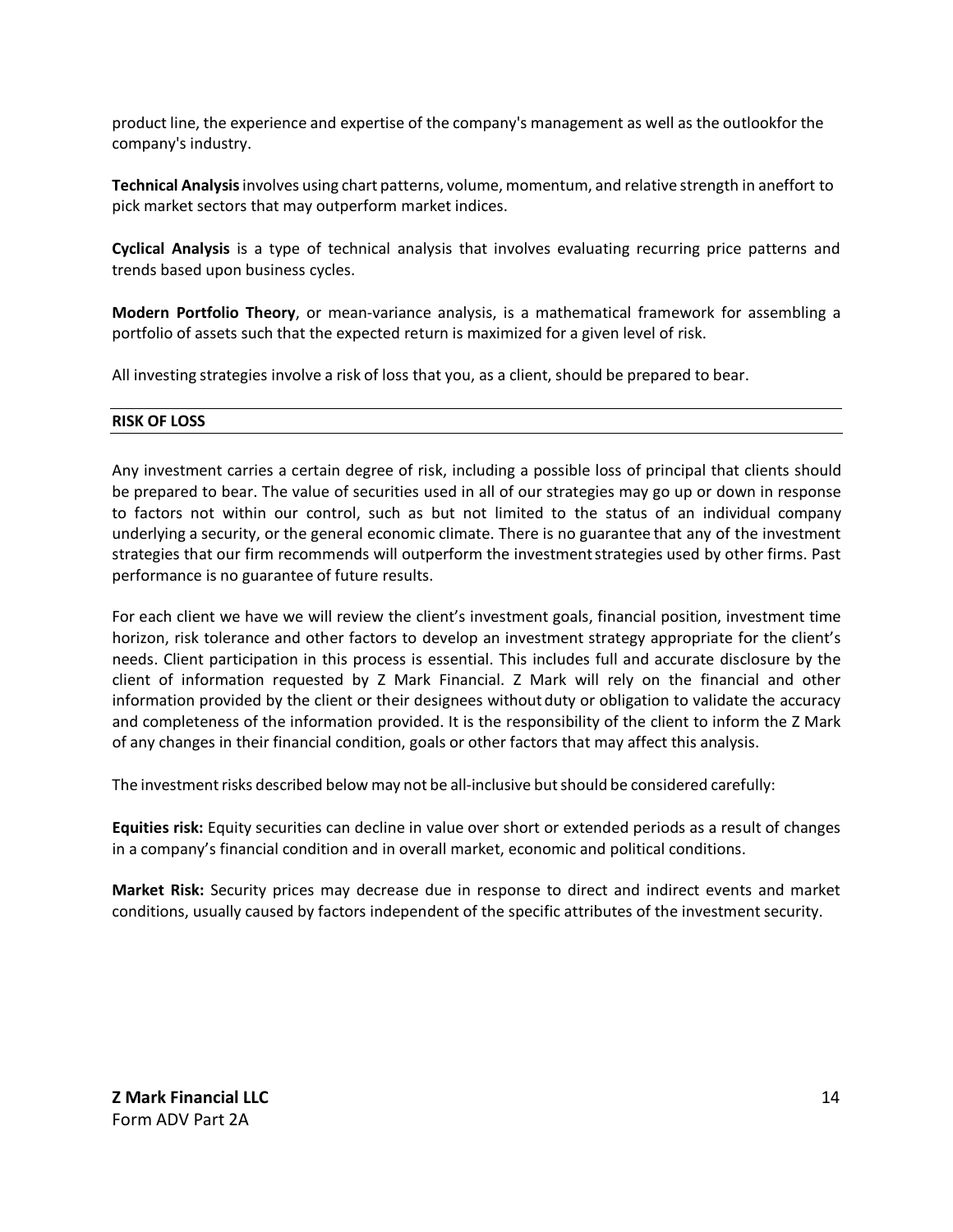**Inflation Risk:** Rising inflation reduces the purchasing power of the underlying currency, which is the dollar for U.S. based investments. This also applies to foreign investments, which may be denominated in other currencies.

**Liquidity Risk:** Liquidity is the ability to convert an investment into cash. Investment assets are usually more liquid when established markets exist to trade those securities. For instance, U.S. Treasury bills and most equity securities have highly developed markets, while tangible property, such as real estate and precious stones, are less liquid. In case of extreme market activity, we may be unable to liquidate investments in thinly traded and relatively illiquid securities promptly if necessary. Also, sales of thinly traded securities could depress the market value of those securities and reduce the investments' profitability or increase its losses.

**Reinvestment Risk:** This is the risk that future gains may be reinvested at less favorable (lower)rates of return than currently available.

**Interest-Rate Risk:** Changes in interest rates may result in fluctuations in the prices of otherinvestment vehicles. For example, when interest rates rise, fixed income securities prices fall.

**Financial Risk:** Excessive use of credit(borrowing) to finance a business' operationsincreasestherisk of profitability, because the company must cover its debt obligations in good and bad years.

**Risks Specific to Options Trading:** Trading options is highly speculative in nature and involves a high degree of risk. Options may involve certain costs and risks such as liquidity, interest rate,market, and the risk that a position could not be closed when most favorable. Option contractsare traded for a specified period of time and have no value after expiration. When tradingoptions, there is a risk that the client may lose the total amount of the premium paid (when longoptions) or more than the total amount of premium received (when short options). Trading halts in the underlying security or other trading conditions (for example, volatility, liquidity, systems failures) may cause the trading market for an option (or all options) to be unavailable, inwhich case the holder or writer of an option would not be able to engage in a closing transactionand an option writer would remain obligated until expiration or assignment. Even if the marketis available, there may be situations when options prices will not maintain their customary oranticipated relationships to the prices of the underlying interests and related interests.Disruptions in the markets for the underlying interests could also result in losses for options investors. Thisis notintended to be an exhaustive presentation of allrisks associated with trading options and clients should review the current Options Clearing Corporation ("OCC") disclosure document "Characteristics and Risks of Standardized Options" and any options risk disclosuresprovided by the broker-dealer used for client trades.

**Corporate Securities:** Equity and debt securities (stocks and bonds) represent partial ownershipinterestsin companies and partial claims on their assets, respectively. The value of these interests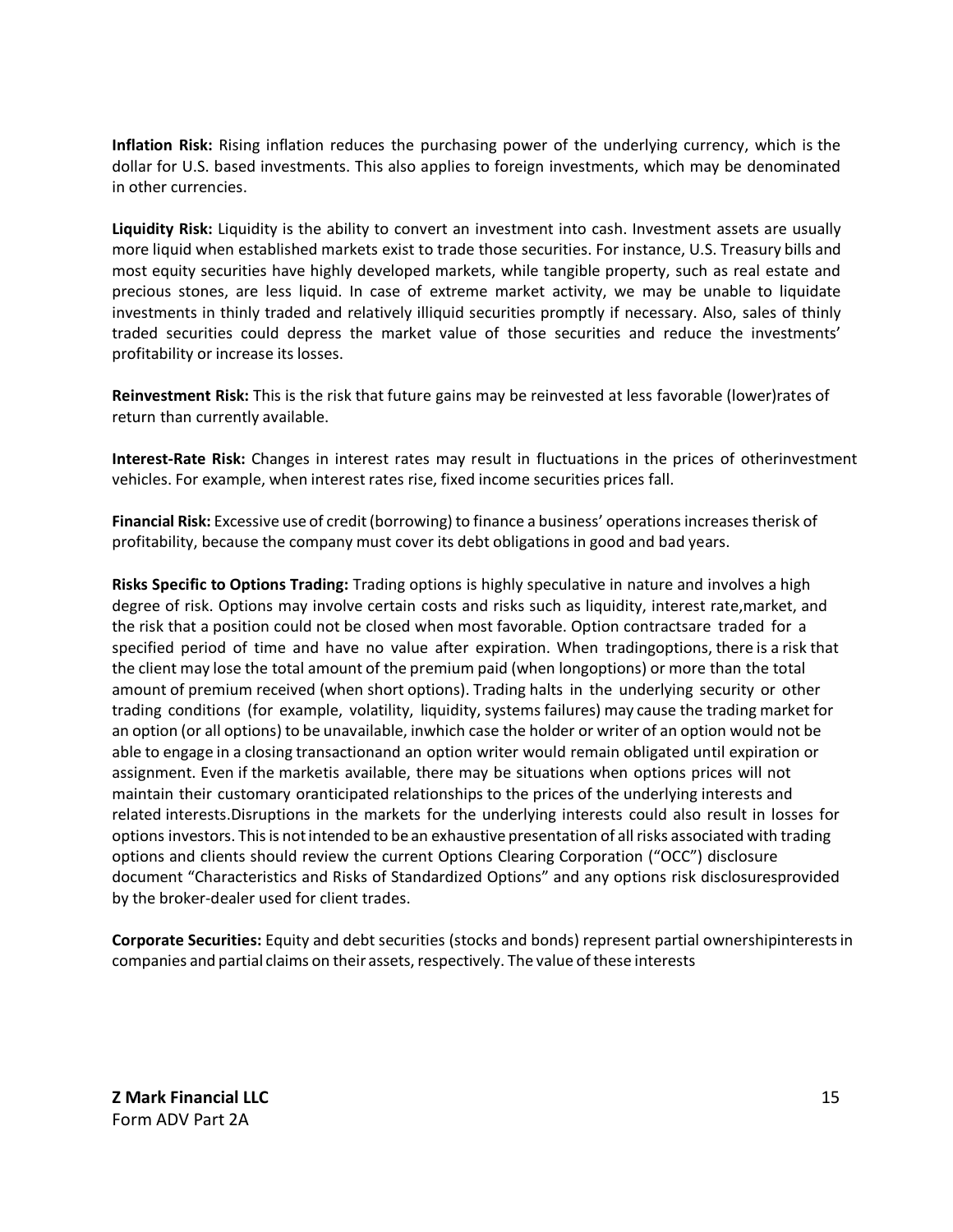and claims is theoretically dependent upon the performance of the underlying business and the cash flows generated by its operations. However, securities prices may fluctuate independently of these factors due to market factors or for no reason at all. Prices may not change as expected even when the prospects of the business have been correctly assessed.

**Omission of Risks:** This Brochure does not provide a comprehensive list of every possible source of risk. Every potential outcome of an investment cannot be predicted, and it cannot disclose every potential risk factor for every investment to clients. The value of securities that the Firm recommends to clients may go up or down in response to factors not within our firm's control, including but not limited to the status of an individual company underlying a security, or the general economic climate. Clients may suffer losses for any reason or no discernible reason.

**Business Risks:** The companies identified for recommendation face a wide variety of operational risks, including competitive threats, regulatory changes, execution challenges, and responses to external changes. For businesses listed on US exchanges, the Securities and Exchange Commission requires companies to disclose the most significant risk factors that could impact the business. However, these disclosures could be incomplete or inaccurate. An assessment of the relevant risk factors for any business could be incomplete or inaccurate. Both unforeseen and known risk factors may transpire, resulting in a deterioration of corporate performance.

**International Investing:** The Firm may recommend securities of U.S. companies operating internationally, as well as international companies on both domestic and foreign exchanges. Businesses operating in other countries are subject to political and economic risks not present in the U.S., as well as currency risk. Stock markets outside of the U.S. may be more volatile. In someinternational markets, U.S. shareholders may not be able to exercise the same legal rights as foreign shareholders. There may be more limited access to information about international companies.

**Fundamental Analysis:** Forecasting financial performance is an inexact process of estimation that relies on the accuracy of financial and industry data provided by companies and third parties. This data may contain material errors or omissions. Investing on the basis of fundamental research may also result in errors of judgment or analysis. Investment performance may suffer ifthe assessment of a business or its prospectsisincorrect, and even a correct analysis could resultin a loss of capital.

**Interim Underperformance:** The long-term and concentrated nature of a strategy means that even if the strategy is "working properly" and the analysis is correct and leads to profitable realized outcomes, clients may experience multi-year periods of significant underperformance relative to market indexes and other investment strategies. This interim underperformance poses a significant risk of permanent capital loss for clients with short time horizons or who require withdrawals from their account.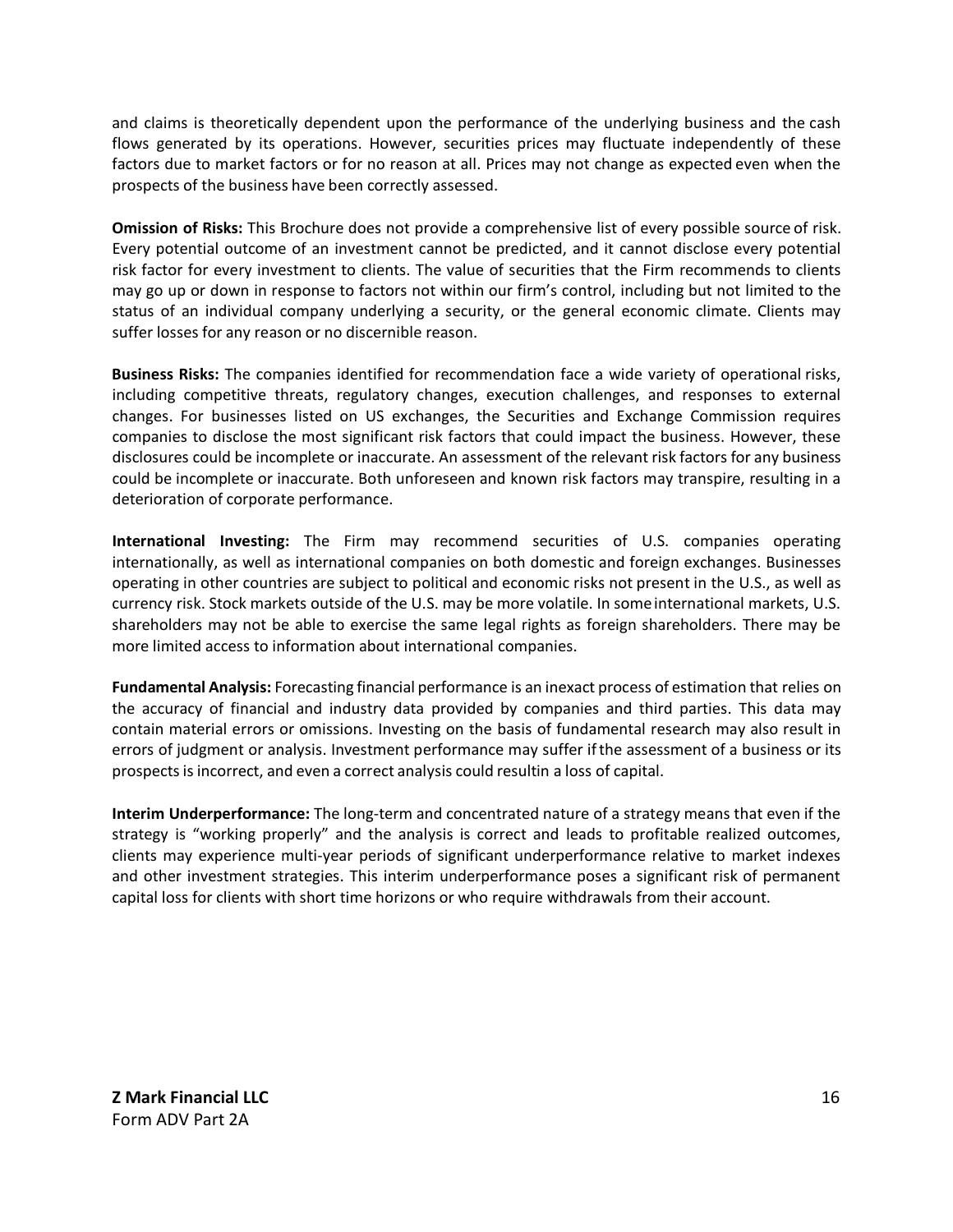**Systemic Risk:** Our firm relies on the stability of the overall financial system to implement its investment strategy. The security of client assets depends on the solvency of a third-party custodian and brokerage firm, upon which the Firm also relies for prime brokerage and trading services. In the event of a disruption to the custodian's business or the overall functioning of securities markets, the Firm may be unable to implement its investment strategy and clients may experience a significant or complete loss of their capital.

**Frequent Trading:** Although many of the Firm's investment recommendations are long-term in nature, any capital gains due to positions held for less than one year may be taxable at a higher rate. Frequent trading could result in lower returns due to these costs.

**Public Health Crisis Risks:** A public health crisis, pandemic, epidemic or outbreak of a contagiousdisease, such as the recent outbreak of Coronavirus (or COVID-19) could have an adverse impact on global, national and local economies, which in turn could negatively impact our investments and strategies. Disruptions to commercial activity resulting from the imposition of quarantines, travel restrictions or other measures, or a failure of containment efforts, may adversely affect our investments in various ways, including but not limited to, decreased demand, supply chain delays, disruptions or staffing shortages. The outbreak of Coronavirus has contributed to, and may continue to contribute to, volatility in financial markets, including market liquidity and changes in interest rates. A continued outbreak may have a material and adverse impact on ourinvestment returns. The impact of a public health crisis such as the Coronavirus (or any future pandemic, epidemic or outbreak of a contagious disease) is difficult to predict, which presents material uncertainty and risk with respect to the performance of our investments and strategies.

### <span id="page-16-0"></span>*Investors should be aware their investment is not guaranteed and understand that there is a risk of loss of value in their investment.*

# Item 9 Disciplinary Information

### **REQUIRED DISCLOSURES**

Our firm and our management persons have not been involved in any legal or disciplinary events that would have a material adverse effect on the integrity of our management persons or the services we provide to our clients.

## <span id="page-16-1"></span>Item 10 Other Financial Industry Activities and Affiliations

### **OUTSIDE BUSINESS ACTIVITIES**

Mr. Zachary Mahoney, in his capacity as a licensed insurance agent, may offer insurance productsthrough various insurance companies and receive customary fees or commissions as a result of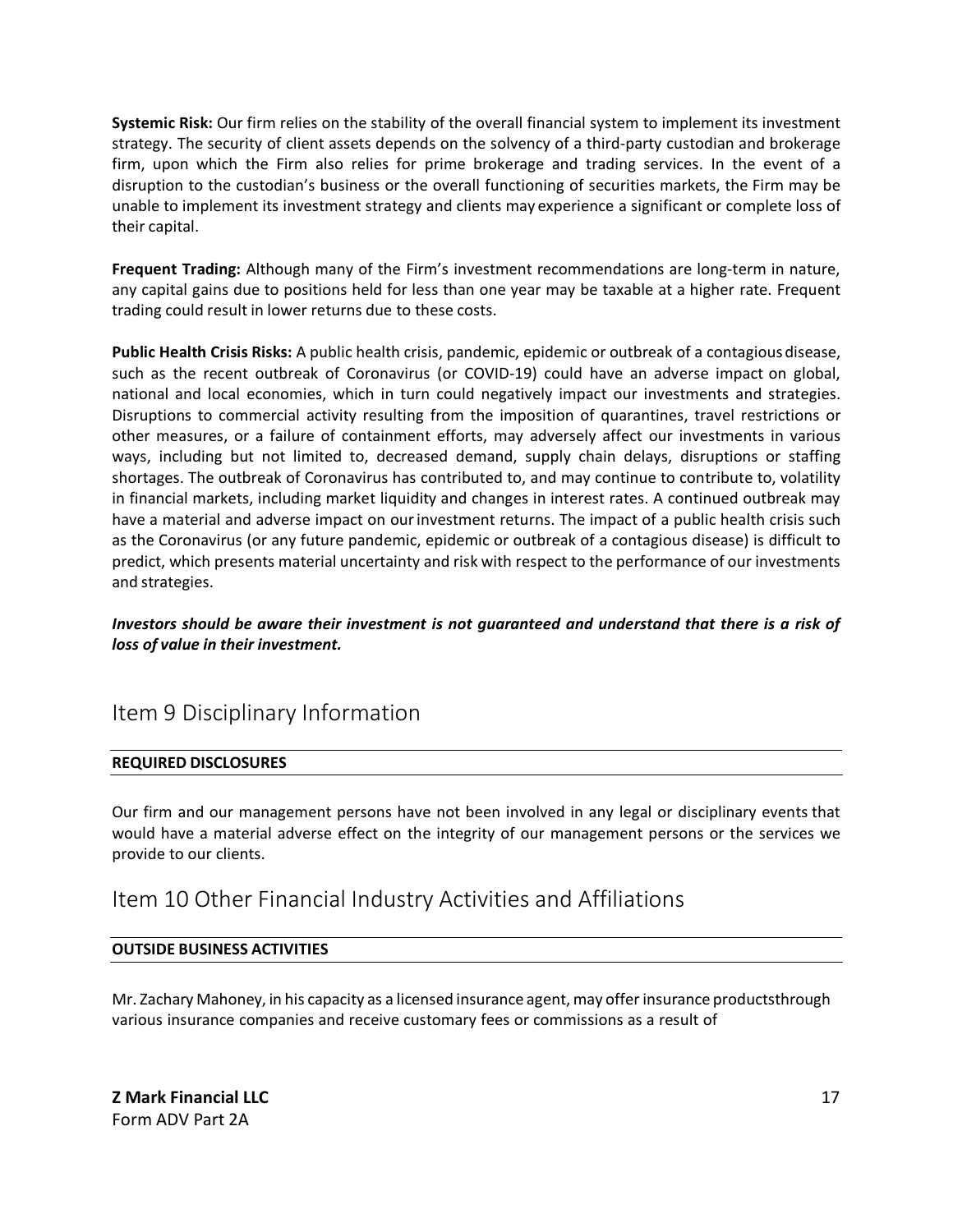insurance sales. Commissionable products conflict with the fiduciary duties of a registered investment advisor. Z Mark Financial will always act in the best interest of our clients including when recommending a product that may pay a commission. Clients do not have an obligation nor are they required to utilize these services that are outside of Z Mark Financial.

Neither Z Mark nor any of its employees are registered, or have an application pending to register, as a broker-dealer or registered representative of a broker dealer, futures commission merchant, commodity pool operator, a commodity trading advisor, or an associated person of the foregoing entities.

### **AFFILITIATED ENTITIES**

Z Mark does not have relationships or arrangements with any affiliated entities that create amaterial conflict of interest for our clients.

### **OTHER INVESTMENT ADVISERS**

As described in Item 4 – Advisory Business and Item 5 – Fees and Compensation, Z Mark Financial LLC has developed a co-advisory arrangement with Orion Portfolio Solutions (OPS), an SEC registered investment advisor. We recommend clients work directly with OPS and when we do, we receive advisory fees for assets managed on the OPS platform. Therefore, we have a conflict of interest in that we will only recommend third party managers that are available to us via the OPS platform.

# Item 11 Code of Ethics, Participation or Interest in Client Transactions and Personal Trading

#### **CODE OF ETHICS**

Z Mark has adopted a Code of Ethics (the "Code") that sets forth high ethical standards of business conduct that we require of our employees, including compliance with applicable federalsecurities laws.

Z Mark and our personnel owes a duty of loyalty, fairness and good faith towards our clients, andhave an obligation to adhere not only to the specific provisions of the Code of Ethics but to the general principles that guide the Code.

Our Code of Ethics includes policies and procedures for the review of quarterly securities transactions reports as well as initial and annual securities holdings reports that must be submitted by the firm's access persons. Among other things, our Code of Ethics also requires theprior approval of any acquisition of securities in a limited offering (e.g., private placement) or an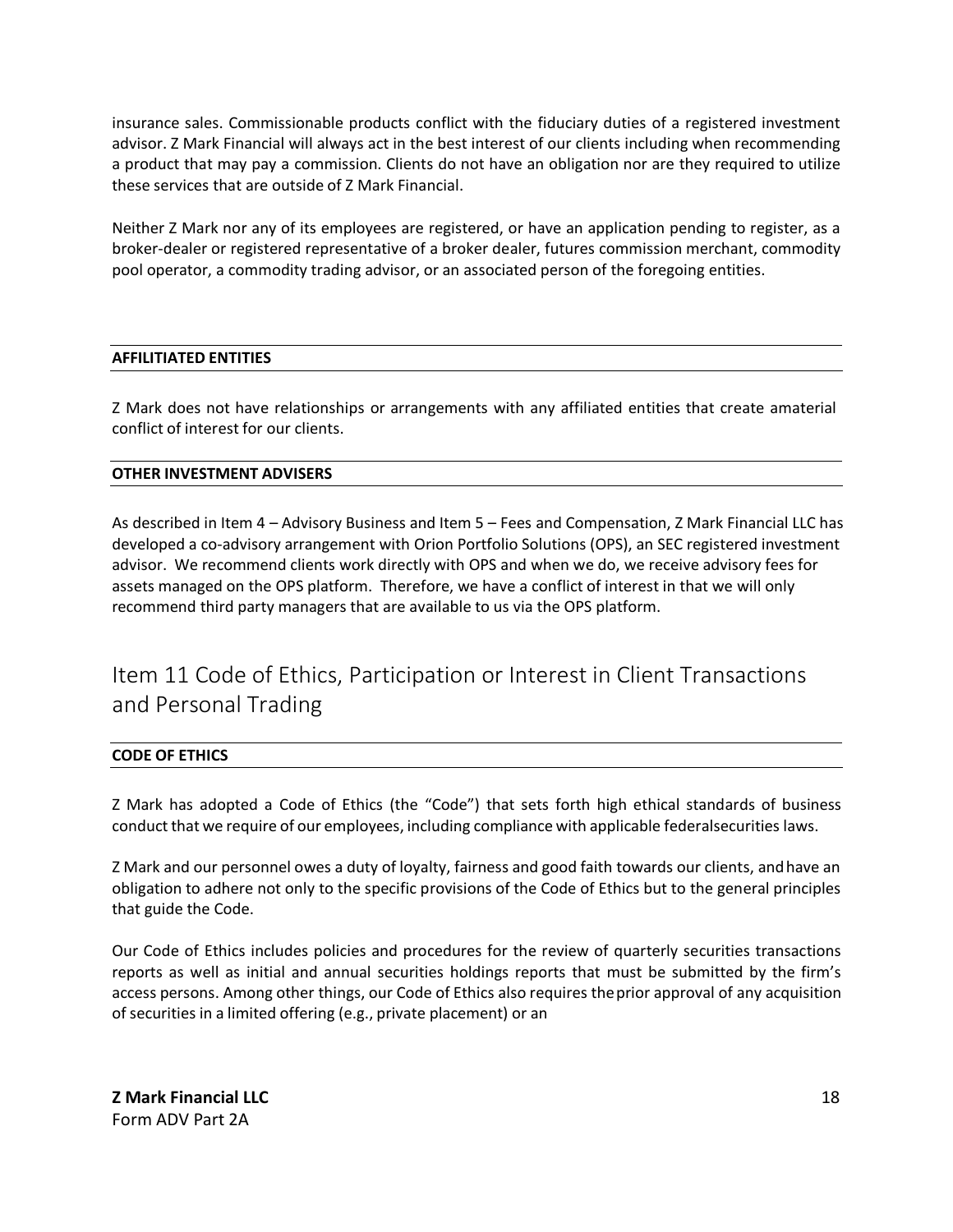initial public offering. Our code also provides for oversight, enforcement and recordkeepingprovisions.

Clients and prospective clients may request a full copy of our firm's Code of Ethics by contactingour firm in writing at [zach@zmarkfinancial.com o](mailto:zach@zmarkfinancial.com)r calling our firm at (515) 201-9829.

### **PARTICIPATION OR INTEREST IN CLIENT TRANSACTIONS**

Z Mark and/or our advisors may invest in the same securities that are recommended to and/or purchased for our clients. Z Mark and/or our advisors do not recommend securities to our clientsin which Z Mark and/or our advisors has a material financial interest. Z Mark has adopted procedures designed to assure that the personal securities transactions, activities and interests of Z Mark and/or our advisors will not interfere with our ability to make investment decisions inthe best interest of our clients.

#### **PERSONAL TRADING**

Z Mark maintains and enforces written policies and procedures reasonably designed to prevent the misuse of material non-public information by our firm or any access persons of our firm with regards to their personal securities transactions. Personal trading activities are continually monitored to reasonably prevent conflicts of interest.

### <span id="page-18-0"></span>Item 12 Brokerage Practices

### **SELECTION OF BROKER-DEALERS**

Our services do not include the selection or recommendation of broker/dealers to be used for implementation of client securities transactions. All recommendations and other broker-dealer decisions are made by Orion Portfolio Solutions. We do not receive client referrals from broker/dealers.

In addition to the description of additional compensation provided in Item 10, certain investment advisor representatives can receive additional benefits.

Certain product sponsors may provide certain investment advisor representatives with other economic benefits as a result of his recommendation or sale of the product sponsors' investments. The economic benefits received by Zach Mahoney from product sponsors can include but are not limited to, financial assistance or the sponsorship of conferences and educational sessions, marketing support, incentive awards, payment of travel expenses, and tools to assist investment advisor representatives in providing various services to clients.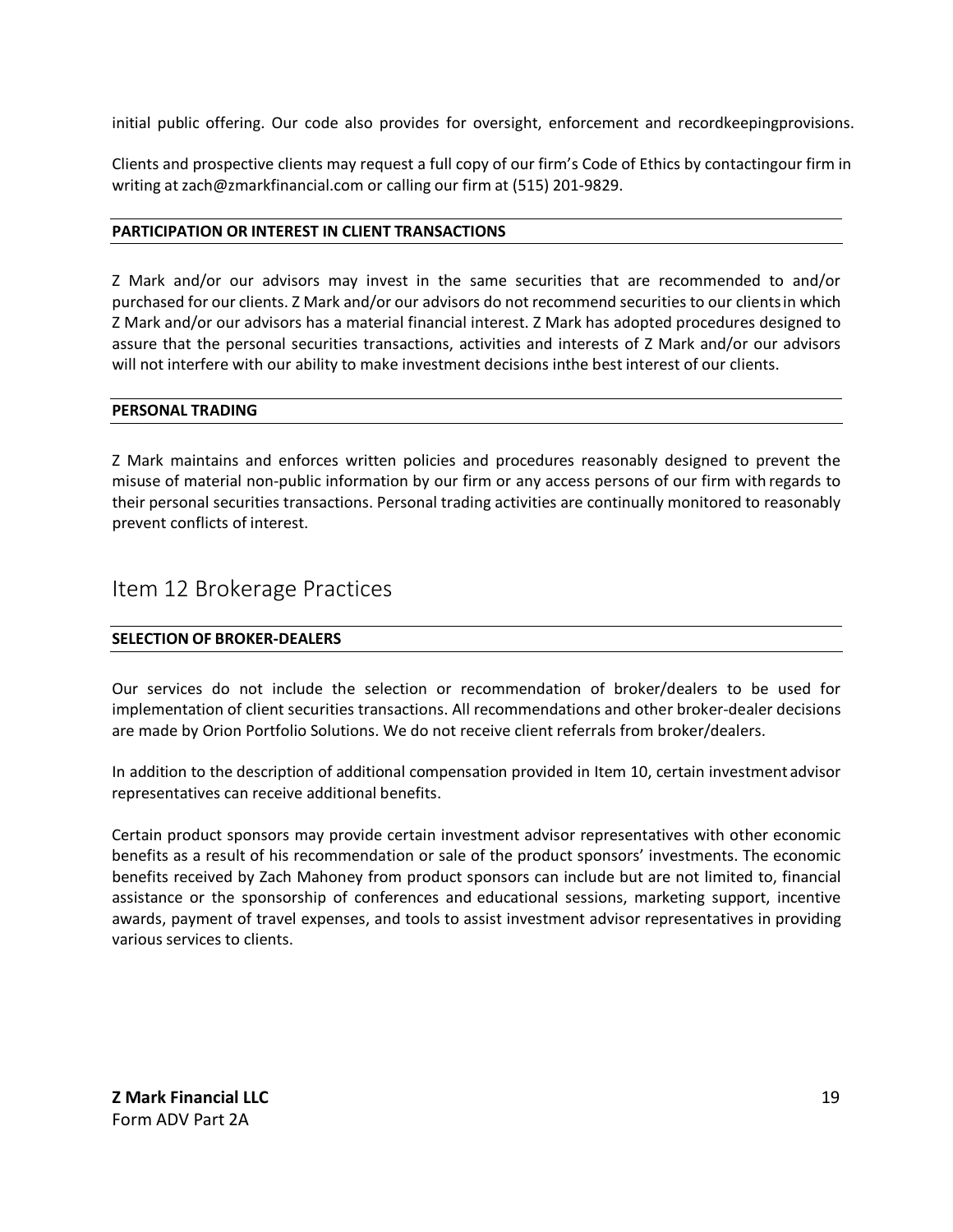Although Z Mark Financial, LLC endeavors at all times to put the interest of its clients ahead of its own or those of its officers, directors, or representatives ("affiliated persons"), these arrangements could affect the judgment of investment advisor representatives when recommending investment products. These situations present a conflict of interest that may affect the judgment of affiliated persons.

### **TRADE ERRORS**

From time to time, our firm may make a trade error when servicing a client's account. When this occurs, we will correct the trade as soon as we discover the error. Trading errors will be corrected at no cost to clients. In most cases, we will correct trade errors via our executing broker-dealer'strade error desk. If there is a cost associated with this correction, such cost is borne by Z Mark and not the client. Note that we do not credit accounts for market losses unrelated to our error.

## <span id="page-19-0"></span>Item 13 Review of Accounts

### **ACCOUNT REVIEWS**

Z Mark conducts account reviews on at least a quarterly ongoing basis for clients subscribed to our investment advisory services. The frequency of the review depends upon a variety of factorssuch as: the client's risk profile, activity in the account, economic and market conditions, and the client's preferences, if any. Additional reviews may be triggered by changes in the investment objectives or guidelines for a particular client or specific arrangements with the client.

Accounts are reviewed in the context of the investment objectives and guidelines of each modelportfolio as well as any investment restrictions provided by the client. More frequent reviews may be triggered by material changes in variables such as the client's individual circumstances, or the market, political or economic environment. These accounts are reviewed by Mr. Mahoney.

#### **ACCOUNT REPORTS**

Those clients to whom Z Mark provides investment advisory services receive at least annual reports from our firm summarizing their account(s) and investment results. Reports may be furnished in writing or electronically as requested by the client. Clients are urged to compare the account statements they receive from their custodian to any written reports received from our firm.

Clients have direct and continuous access to their account information and related documentsvia the password-protected website ofthe qualified custodian with which their accounts are held.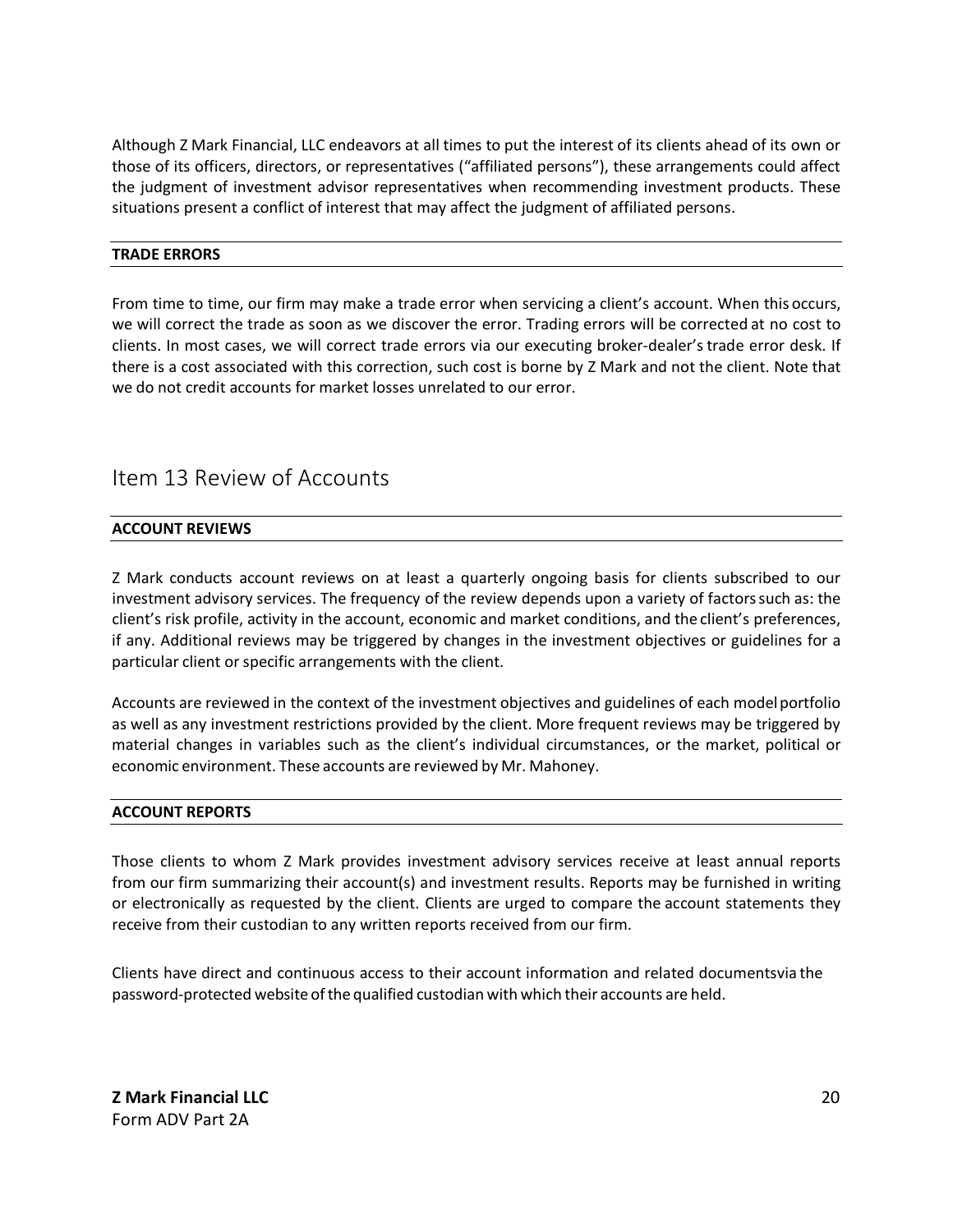# <span id="page-20-0"></span>Item 14 Client Referrals and Other Compensation

### **CLIENT REFERRALS**

Z Mark does not compensate third-parties (or "solicitors") to promote the investment advisory services offered by our firm, because the solicitor would have to satisfy requirements under Rule 206(4)-3 of the Advisers Act or similar state rules regarding solicitation arrangements before a cash referral fee could be paid to them.

It is our firm's policy not to compensate clients for referring potential clients to our firm, because the client would be considered a solicitor and would have to satisfy requirements under Rule 206(4)-3 of the Advisers Act or similar state rules regarding solicitation arrangements before a cash referral fee could be paid to them.

### **OTHER COMPENSATION**

Z Mark does not receive an economic benefit from anyone who is not a client in exchange for ourprovision of investment advice or other advisory services.

## <span id="page-20-1"></span>Item 15 Custody

### **CUSTODY OF CLIENT FUNDS AND SECURITIES**

Z Mark Financial LLC does not have custody of client funds or securities.

## <span id="page-20-2"></span>Item 16 Investment Discretion

#### **DISCRETIONARY AUTHORITY**

<span id="page-20-3"></span>Z Mark Financial LLC does not have discretionary authority for any client accounts.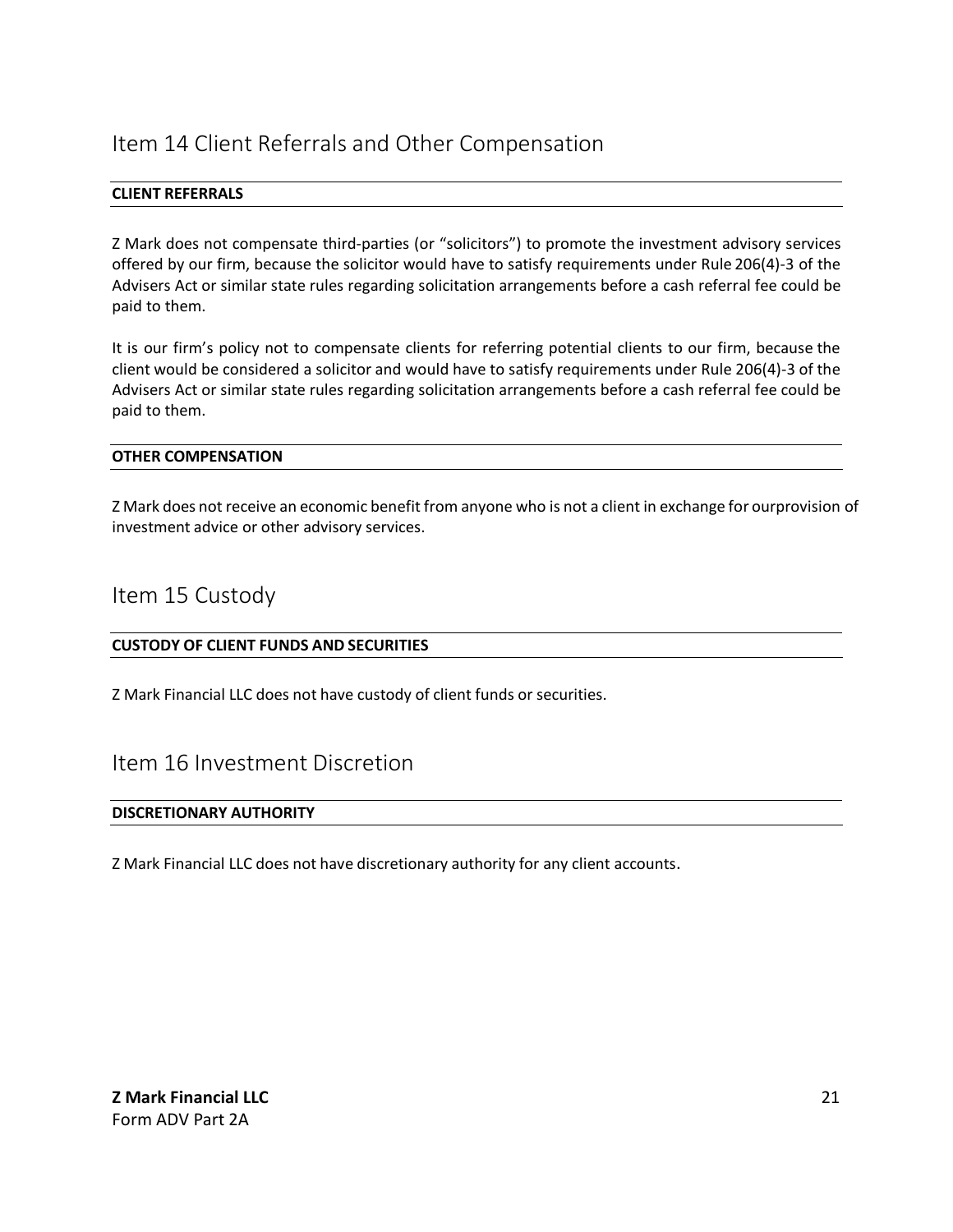# Item 17 Voting Client Securities

### **AUTHORITY TO VOTE CLIENT PROXIES**

Z Mark does not accept authority from clients with respect to voting of proxies solicited by, or with respect to, the issuers of any securities held in client portfolios.

<span id="page-21-0"></span>Item 18 Financial Information

### **REQUIRED DISCLOSURES**

Z Mark has no financial commitments that would impair our firm's ability to meet our contractual and fiduciary commitments to our clients and has not been the subject of a bankruptcy proceeding.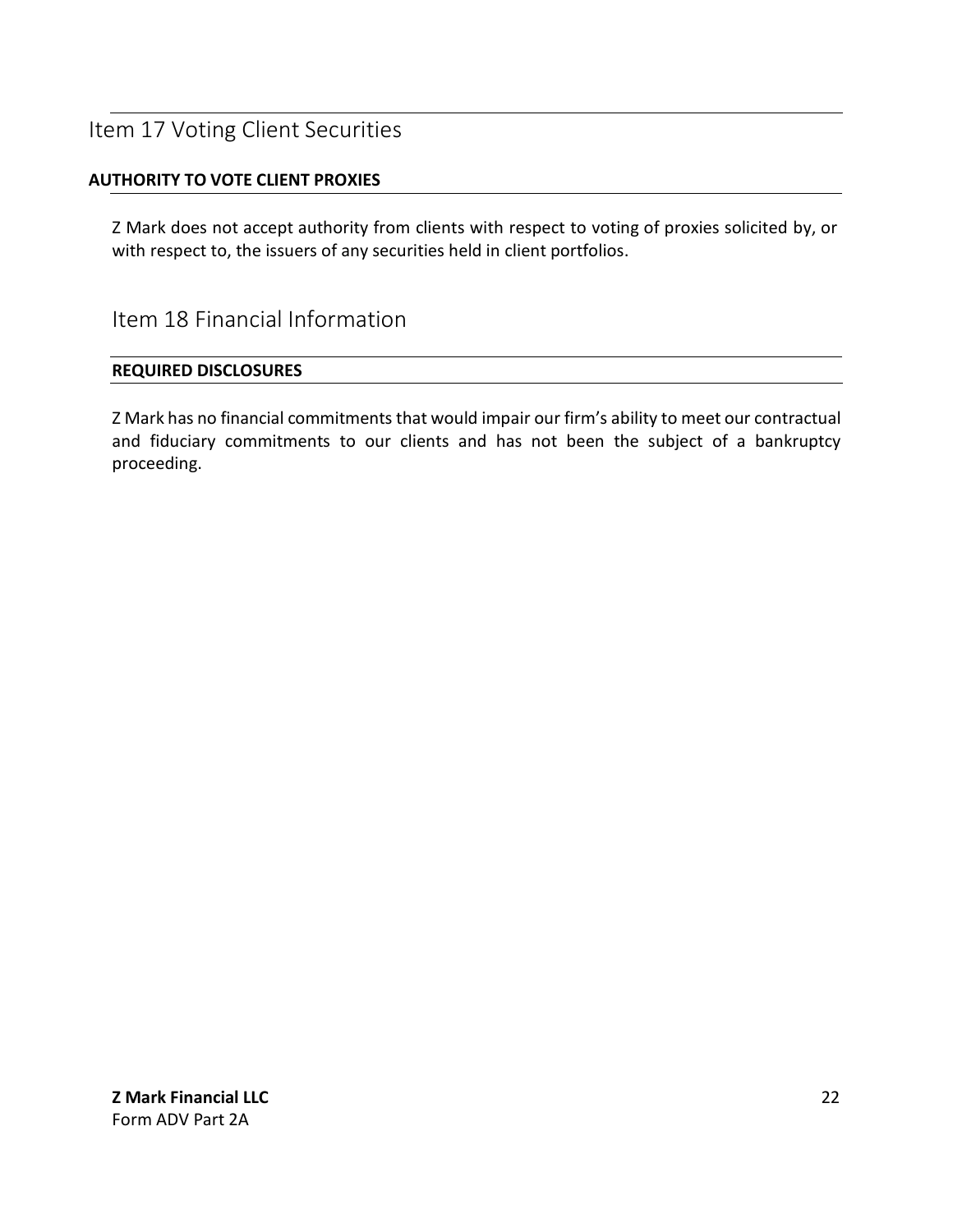# Item 19 Requirements for State Registered Advisers

#### **EXECUTIVE OFFICERS AND MANAGEMENT PERSONS**

| Name:                 | Zachary M. Mahoney, CFP®                                                                                                                                                                                                           |
|-----------------------|------------------------------------------------------------------------------------------------------------------------------------------------------------------------------------------------------------------------------------|
| <b>Year of Birth:</b> | 1981                                                                                                                                                                                                                               |
| <b>Education:</b>     | Master of Business Administration (MBA)<br>University of Dubuque, 2007                                                                                                                                                             |
|                       | <b>B.A. in Communication Arts</b><br>Loras College, 2004                                                                                                                                                                           |
| <b>Experience:</b>    | <b>Z Mark Financial LLC</b><br><b>Managing Member</b><br>Oct 2019 - Present<br>American Trust Retirement<br>Sales Director<br>Feb 2014 – June 2020<br><b>Beacon Hill Staffing Group</b><br>Sr. Consultant<br>April 2008 - Jan 2014 |
|                       |                                                                                                                                                                                                                                    |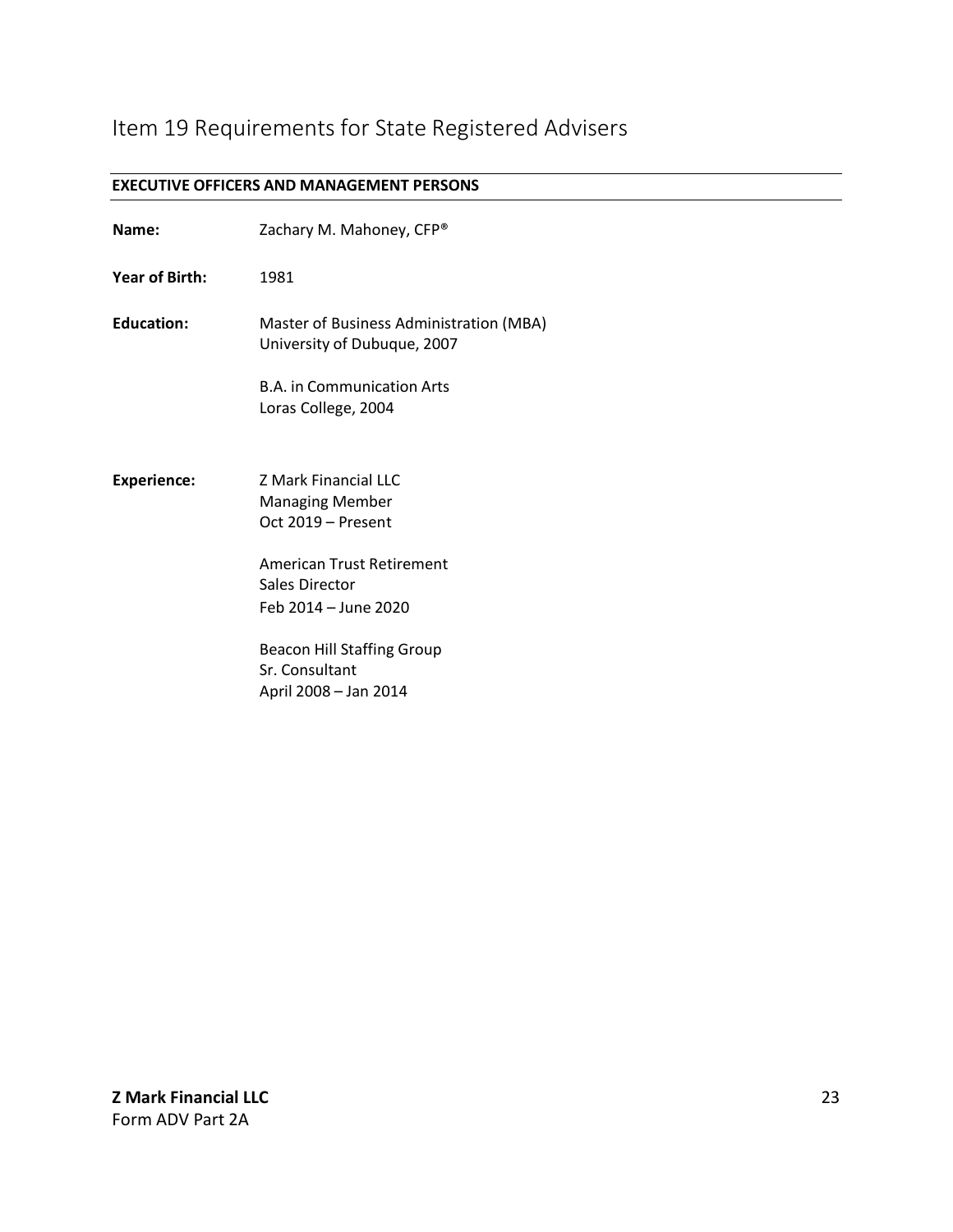### **OUTSIDE BUSINESS ACTIVITIES**

Please refer to Item 10 (Other Financial Industry Activities and Affiliations) of this Brochure formore information.

#### **PERFORMANCE-BASED FEES**

Please refer to Item 6 (Performance-Based Fees and Side-By-Side Management) of this Brochurefor more information. Performance-based fees may create an incentive for an advisor to recommend investments that carry a higher degree of risk to the client.

#### **LEGAL OR DISCIPLINARY EVENTS**

Neither Z Mark nor our management persons have been involved or been found liable in any arbitration claims alleging damages in excess of \$2,500 or been involved or been found liable in any civil, selfregulatory organization, or administration proceeding.

### **ISSUERS OF SECURITIES**

Neither Z Mark nor our management persons have any relationships or arrangements with anyissuers of securities.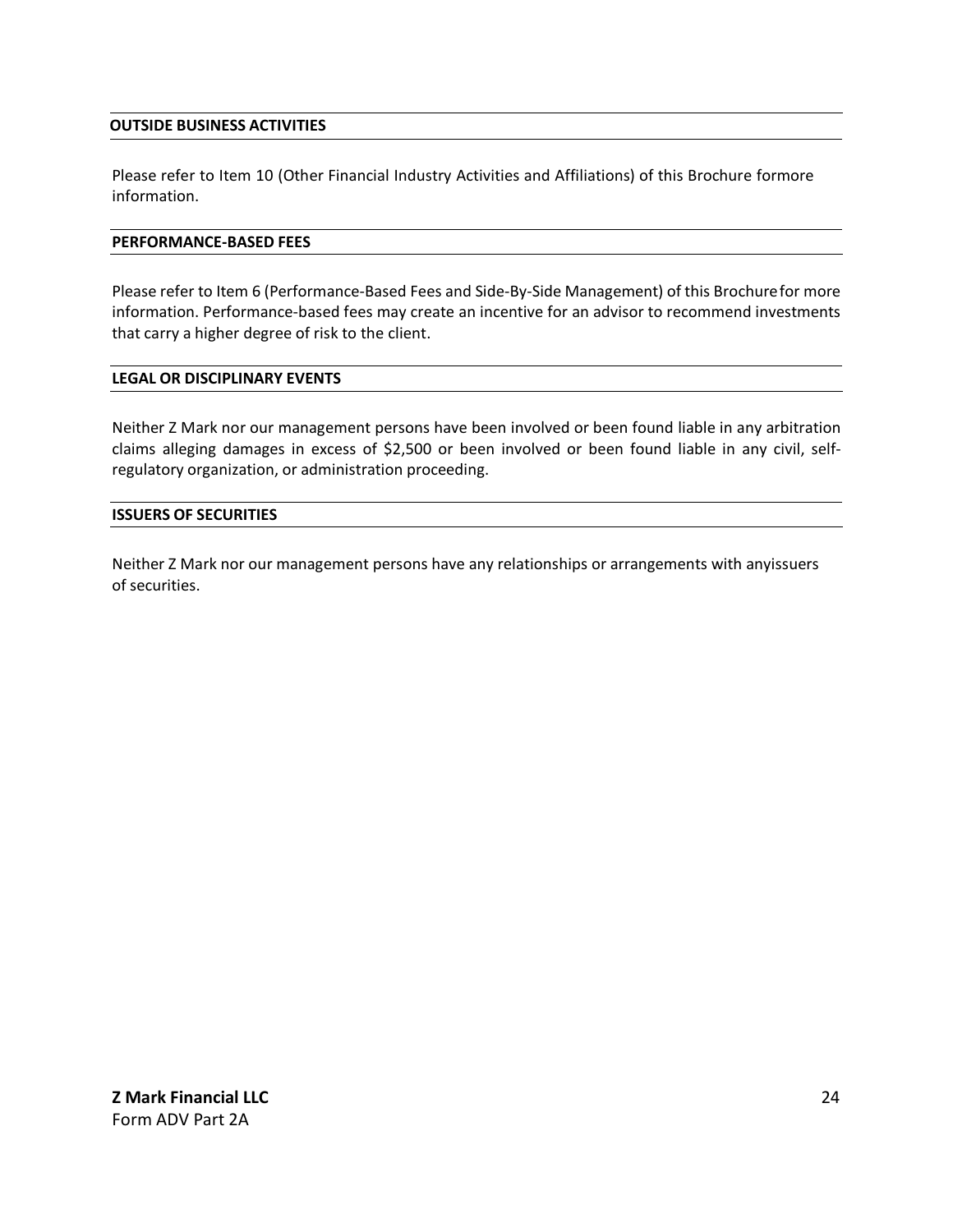<span id="page-24-0"></span>Form ADV Part 2B: Brochure Supplement Item 1 Cover Page

# **Zachary Mahoney CRD # 4828664**

for

# **Z Mark Financial LLC 3733 Crocker Street Des Moines, IA 50312**

This brochure provides information about the qualifications and business practices of Z Mark Financial LLC If you have any questions about the contents of this brochure, please contact us at (515) 201-9829 and/or [zach@zmarkfinancial.com.](mailto:zach@zmarkfinancial.com)

The information in this brochure has not been approved or verified by the United States Securities and Exchange Commission ("SEC") or by any state securities authority. Additional information about Z Mark Financial LLC also is available on the SEC's website at [www.adviserinfo.sec.gov.](http://www.adviserinfo.sec.gov/)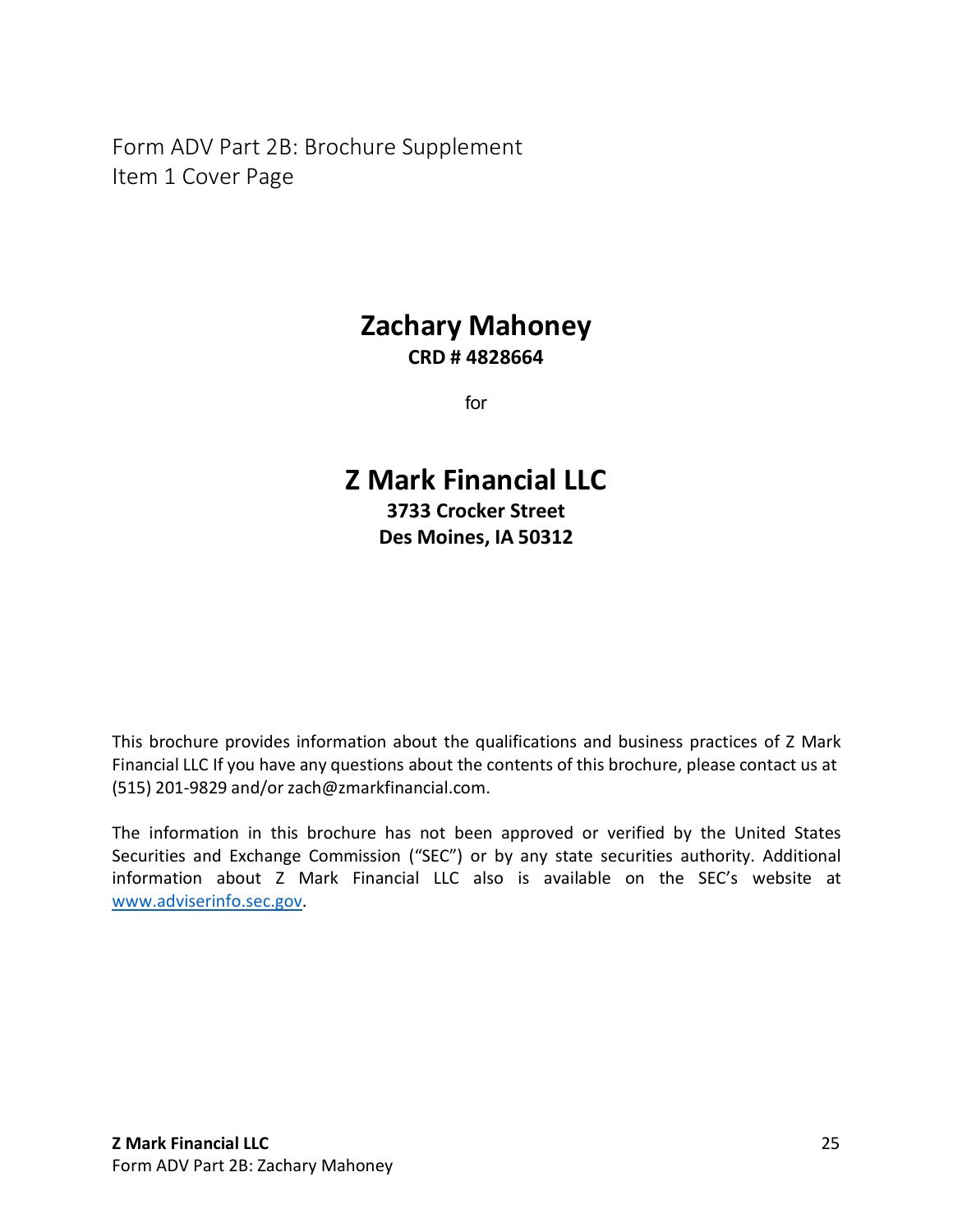Effective Date: June 2021

### **SUPERVISED PERSONS: Zachary Mahoney**

### **ITEM 2 EDUCATIONAL BACKGROUND AND BUSINESS EXPERIENCE**

**Name:** Zachary M. Mahoney, CFP<sup>®</sup> **Year of Birth:** 1981 **Education:** Master of Business Administration (MBA) University of Dubuque, 2007 B.A. in Communication Arts Loras College, 2004 **Experience:** Z Mark Financial LLC Managing Member Oct 2019 – Present American Trust Retirement Sales Director Feb 2014 – June 2020 Beacon Hill Staffing Group Sr. Consultant April 2008 – Jan 2014

**Certified Financial Planner (CFP®).** The CERTIFIED FINANCIAL PLANNER™, CFP® and federally registered CFP (with flame design) marks (collectively, the "CFP® marks") are professional certification marks granted in the United States by Certified Financial Planner Board of Standards, Inc. ("CFP Board"). The CFP® certification is a voluntary certification; no federal or state law or regulation requires financial planners to hold CFP® certification. It is recognized in the United States and a number of other countries for its (1) high standard of professional education; (2) stringent code of conduct and standards of practice; and (3) ethical requirements that govern professional engagements with clients. Currently, more than 71,000 individuals have obtained  $CFP<sup>®</sup>$  certification in the United States. To attain the right to use the CFP<sup>®</sup> marks, an individual must satisfactorily fulfill the following requirements: (1) Complete an advanced college-level course of study addressing the financial planning subject areas that CFP Board's studies have determined as necessary for the competent and professional delivery of financial planning

### **Z Mark Financial LLC**

Form ADV Part 2B: Zachary Mahoney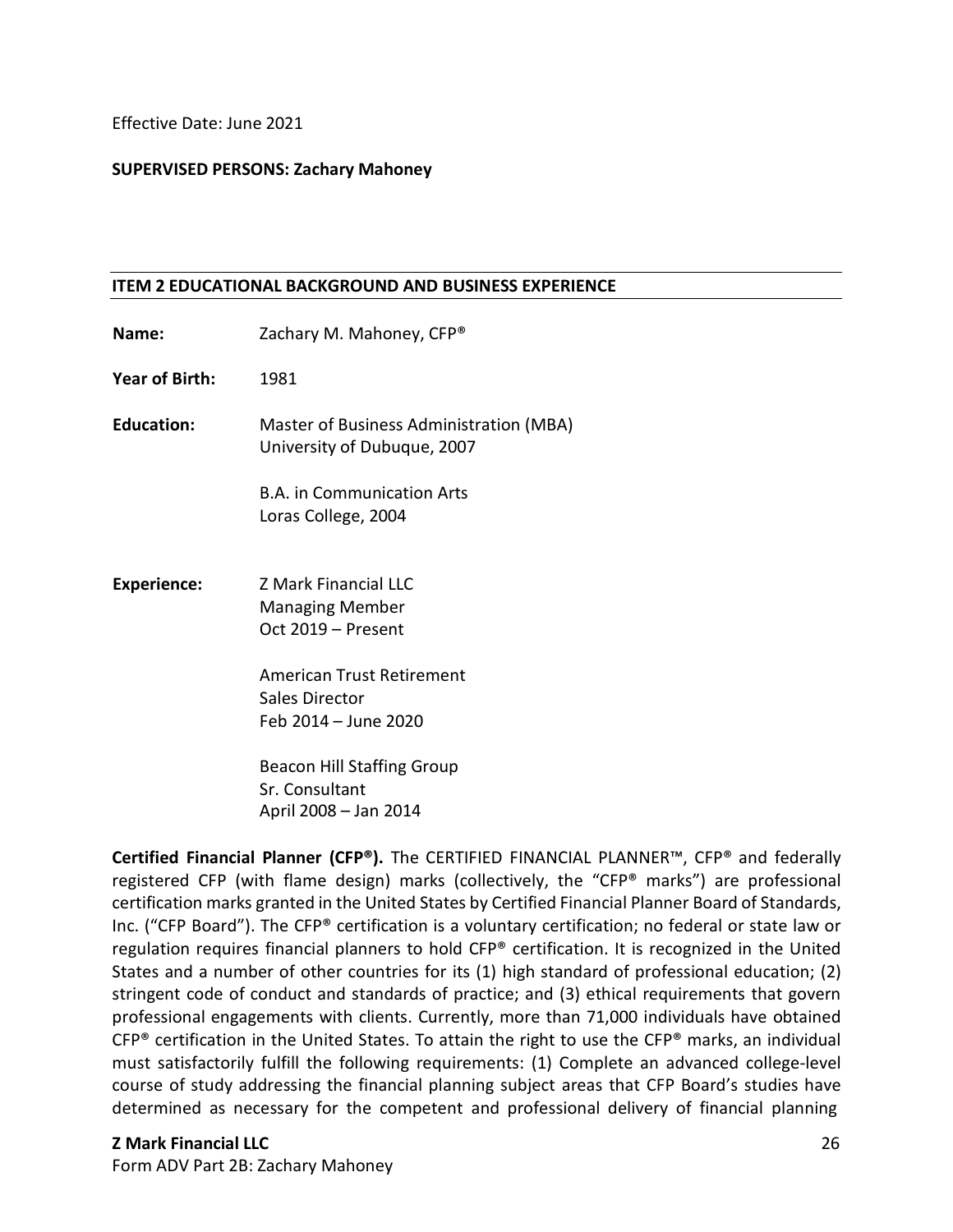services, and attain a bachelor's degree from a regionally accredited United States college or university (or its equivalent from a foreign university). CFP Board's financial planning subject areas include insurance planning and risk management, employee benefits planning, investment planning, income tax planning, retirement planning, and estate planning; (2) Pass the comprehensive CFP® Certification Examination. The examination includes case studies and client scenarios designed to test one's ability to correctly diagnose financial planning issues and apply one's knowledge of financial planning to real world circumstances; (3) Complete at least three years of full-time financial planning-related experience (or the equivalent, measured as 2,000 hours per year); and (4) Agree to be bound by CFP Board's Standards of Professional Conduct, a set of documents outlining the ethical and practice standards for CFP® professionals.

Individuals who become certified must complete the following ongoing education and ethics requirements in order to maintain the right to continue to use the CFP® marks: (1) Complete 30 hours of continuing education hours every two years, including two hours on the Code of Ethics and other parts of the Standards of Professional Conduct, to maintain competence and keep up with developments in the financial planning field; and (2) Renew an agreement to be bound by the Standards of Professional Conduct. The Standards prominently require that CFP® professionals provide financial planning services at a fiduciary standard of care. This means CFP® professionals must provide financial planning services in the best interests of their clients.

CFP® professionals who fail to comply with the above standards and requirements may be subject to CFP Board's enforcement process, which could result in suspension or permanent revocation of their CFP® certification.

### **ITEM 3 DISCIPLINARY INFORMATION**

Mr. Mahoney has not been involved in any legal or disciplinary events that would be material to a client's or prospective client's evaluation of the integrity of our management.

### **ITEM 4 OTHER BUSINESS ACTIVITIES**

Mr. Zachary Mahoney, in his capacity as a licensed insurance agent, may offer insurance products through various insurance companies and receive customary fees or commissions as a result of insurance sales. Commissionable products conflict with the fiduciary duties of a registered investment advisor. Z Mark Financial will always act in the best interest of our clients including when recommending a product that may pay a commission. Clients do not have an obligation nor are they required to utilize these services that are outside of Z Mark Financial.

Neither Z Mark nor any of its employees are registered, or have an application pending to register, as a broker-dealer or registered representative of a broker dealer, futures commission merchant, commodity pool operator, a commodity trading advisor, or an associated person of the foregoing entities.